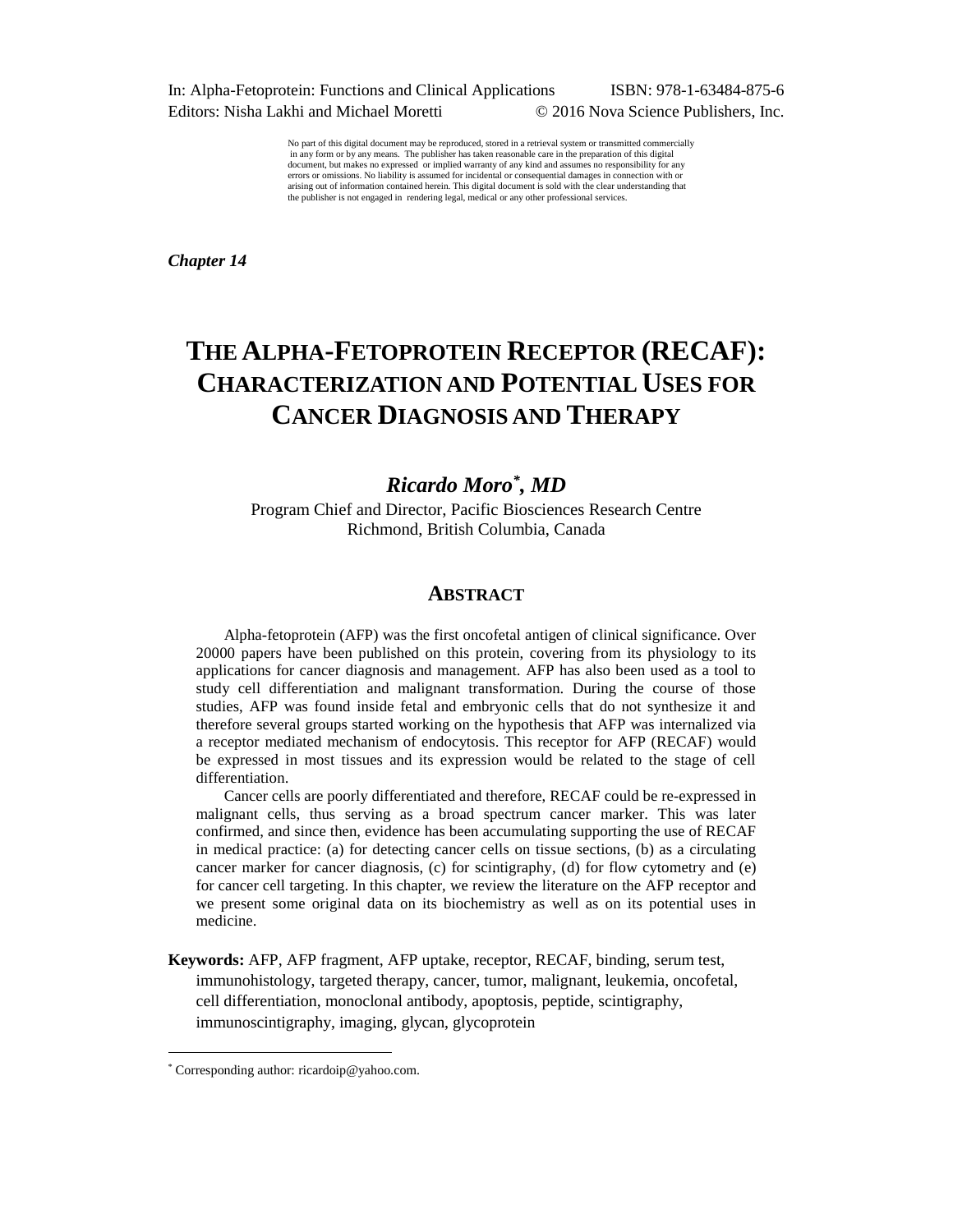## **INTRODUCTION**

In the literature, the term "AFP receptor" has been abbreviated in many different ways such as AFPR, AFPr, AFPRp, AFP-BP, etc. which are difficult to pronounce and lead to confusion with AFP itself. Thus, throughout this chapter, the receptor for AFP is abbreviated as "RECAF," a term used by the author in previous publications.

Fifty years ago, Abelev et al*.* reported the discovery of the first oncofetal antigen, alphafetoprotein (AFP) [1]. After peaking in serum concentration during fetal life, AFP almost disappears after birth, with normal adult serum leveling at concentrations below 50 ng/ml [2]. However, in hepatocarcinomas and teratocarcinomas, serum AFP increases dramatically, attaining concentrations 1000 times higher [3]. These findings drew the attention of both the medical community, who foresaw new means for diagnosing and monitoring cancer patients, and basic research groups interested in studying the physiology of this protein during fetal life as well as in using AFP as tool to explore the process of cell differentiation and malignization.

While the main sites of AFP synthesis are the liver, stomach and yolk sac, using anti-AFP antibodies and the immunoperoxidase technique, Benno and Williams described the distribution of AFP in the developing rat brain [4]. Soon after, a series of reports confirmed the presence of AFP (and other plasma proteins) within embryonic neuroblasts in several species including rodents [5], sheep [6], primates [7], humans [8] and birds [9]. Since neuroblasts do not synthesize a significant amount of AFP, in the latter reference we proposed the existence of a receptor to explain AFP uptake by embryonic neural cells, and we suggested that the expression of this receptor could be related to the degree of cell differentiation<sup>1</sup>.

At the time, it was noticed that as fetal development progresses, the AFP (and serum Albumin) staining in neural tissues follows a similar pattern from one species to another [10, 11]: Very immature neuroblasts in a given neural structure are initially AFP and Albumin negative. Then, rather abruptly, the staining becomes positive for both proteins, even within the same cell [12]. After some time, the staining, which is always restricted to the cytoplasm, fades both in intensity and in number of positive cells, first for AFP, and then for SA. This is not due to a decrease of AFP in serum because the AFP fading takes place before AFP reaches its peak in serum [13]. Nor is it due to the closing of the blood-brain barrier, which would prevent access of serum proteins to cells, since spinal ganglia neuroblasts turn immunohistologically negative for AFP while they remain positive for Albumin [10], which has a similar molecular weight. Neither protein is found in fully mature nervous structures. Other serum proteins, such as IgG or Ovalbumin in chicken embryos, are never present in neuroblasts despite being conspicuously present in the cerebrospinal fluid [13].

<sup>1</sup> This reference is difficult to find. The text reads: "*As an alternative to passive diffusion, the selectivity of the protein uptake could be due to specific receptors for AFP and for SA. These receptors would be only present at some intermediary stage of neuronal differentiation*."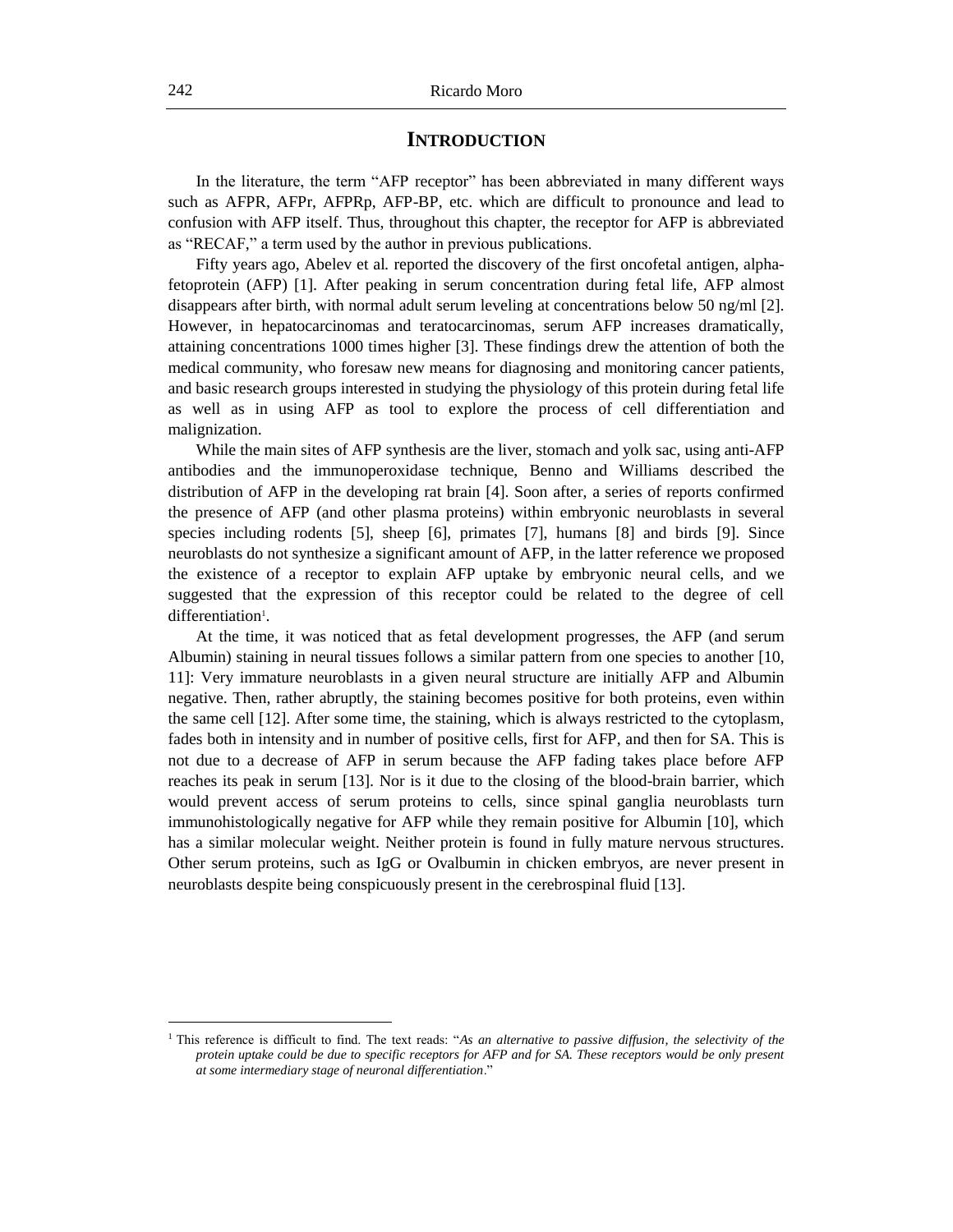# **AFP UPTAKE BY EMBRYONIC AND FETAL CELLS**

A question arising from these initial observations was whether AFP and serum Albumin are incorporated from extracellular sources, thus validating the receptor hypothesis, or synthesized by neuroblasts. While it is not clear whether neural cells are capable of synthesizing these plasma proteins [14-17] it has been well established, both *in vitro* [18, 19] and *in vivo* [20, 21] that neuroblasts internalize AFP and serum Albumin from extracellular sources.

Injecting <sup>125</sup>I-AFP into pregnant rats [20] confirmed the accumulation of the labeled protein in neuroblasts but also in other fetal tissues that do not synthesize AFP and yet are positively stained for that protein by immunohistology [22]. Autoradiographies from these experiments also confirmed the exclusive cytoplasmic distribution of AFP.

Some of the initial *in vivo* uptake experiments were carried out with heterologous proteins [21]: When newborn rat serum containing a large amount of AFP was injected into the mesencephalic cavity of chicken embryos, the neuroblasts staining for rat AFP and rat Albumin was positive, with a color gradient fading from the lumen toward the peripheral layers. This staining pattern was identical to the one seen for the corresponding native proteins. On the other hand, the injection of rat IgG ( $\text{MW} \sim 150,000$ ) or Ovalbumin ( $\text{MW}$ )  $\sim$ 43,000) in the same cavity resulted in no uptake even when Ovalbumin was injected at 30 times its physiological concentration, which, at that embryonic stage, was two times the normal molar concentration of AFP in the cerebrospinal fluid [13]. These results indicate that (a) the uptake of AFP and Albumin is protein selective and (b) rat AFP and chicken AFP are similar enough to be internalized across species.

At the time, it was not clear whether the progressive disappearance of intracellular AFP at the end of gestation was a cell regulated process or just a consequence of the dropping concentrations of circulating AFP. The first possibility was proven correct since it was demonstrated, first in chicken, as mentioned above [10], and then in human embryos [23], that neural cells within spinal ganglia become AFP negative while the serum concentration of that protein is still rising.

# **AFP UPTAKE BY CANCER CELLS**

The data at that point supported the following conclusions: (a) Fetal and embryonic cells from different tissues take-up AFP, (b) the uptake is protein-specific, (c) the uptake is related to the degree of cell differentiation and (d) embryonic cells from one species take up AFP from another species. All of these elements were consistent with the hypothesis of a receptormediated mechanism of AFP endocytosis whose expression would depend on the stage of cell differentiation [9, 21]. The uptake of heterologous AFP suggested that the structure of the binding sites on the receptor and the ligand are highly conserved across species.

Cancer cells and fetal/embryonic cells share a number of common biochemical and antigenic features [24]. Hence, we hypothesized that cancer cells (from tissues that incorporate AFP during fetal life) might regain the ability to internalize AFP and that the internalization would be carried out via its receptor, which would therefore qualify as a new oncofetal antigen. To verify this hypothesis, a number of studies, both *in vitro* and *in vivo*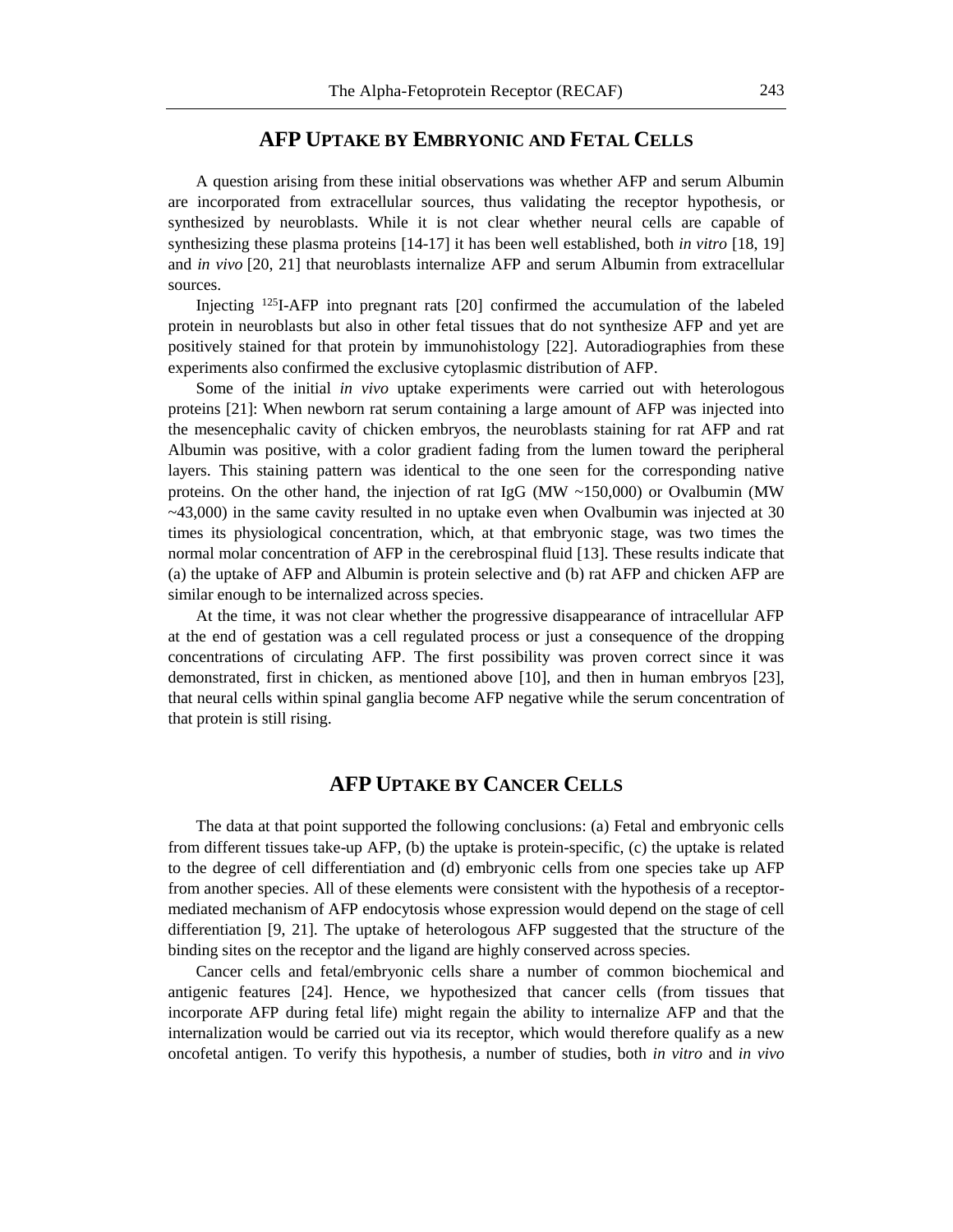were undertaken: *In vitro* experiments evidenced the uptake of AFP by a variety of cancer cell lines such as MCF-7 (human breast cancer) [25], a nickel induced rat rhabdomyosarcoma [26], the C1300 mouse neuroblastoma [27] and several human leukemias [28]. *In vivo* studies carried out in mice showed a significant accumulation of injected mouse <sup>125</sup>I-AFP in spontaneous mammary carcinomas when compared to normal tissues [29].

# **TUMOR IMAGING USING RADIOLABELED AFP**

The injection of <sup>125</sup>I-AFP in 19 C3H/Bi mice bearing 31 breast spontaneous tumors resulted in a 3.6 tumor/liver ratio of radioactivity per mg of tissue [30]. Following injection with <sup>131</sup>I-AFP, two mammary carcinomas could be imaged by scintigraphy [30]. A more extensive study showed that after the injection of <sup>131</sup>I-AFP, eleven out of twelve spontaneous breast mouse tumors were clearly visualized despite using a standard gamma camera designed for  $\frac{99 \text{m}}{2}$  instead of  $\frac{131}{1}$  [31]. Tumors as small as 3 mm in diameter could be seen, as shown in Figure 1. In yet another study, the C1300 mouse neuroblastoma tumor could be imaged when transplanted into mice [32]. Similar results were obtained by Line et al*.* [33, 34].

All of these findings, along with the high quality of the images obtained in animals, prompted us to scan patients after being injected with human <sup>131</sup>I-AFP. Since poorly differentiated cells take up AFP, we were concerned that gonad cells, bone marrow and normal stem cells could be killed or mutated by the accumulation of radioactivity. In order to address this possibility, we injected twelve female and six male mice with a dose of 0.1 mCi of <sup>131</sup>I-AFP per animal, which is the equivalent, by weight, to 250 mCi for an adult human being. No abnormalities were detected in any of these mice, which had a normal life span. When mated, fertility was normal, and the two generations of their offspring that were kept under observation were also normal.



Figure 1. Scintigraphy of a mouse bearing 3 spontaneous tumors (histologically diagnosed as a primary mammary carcinoma and 2 metastases). On the left, the image obtained after injection of 72 uCi of  $^{131}I$ -AFP. The dotted arrows point at radioactive markers used to locate the nose and extremities of the animal under the gamma-camera. The solid arrows show three positive lesions. The upper spot was initially thought to be the thyroid, even though the animals were given KI to drink for a week before injection. The autopsy on the right revealed that the spot corresponded to a metastasis 3 mm in diameter.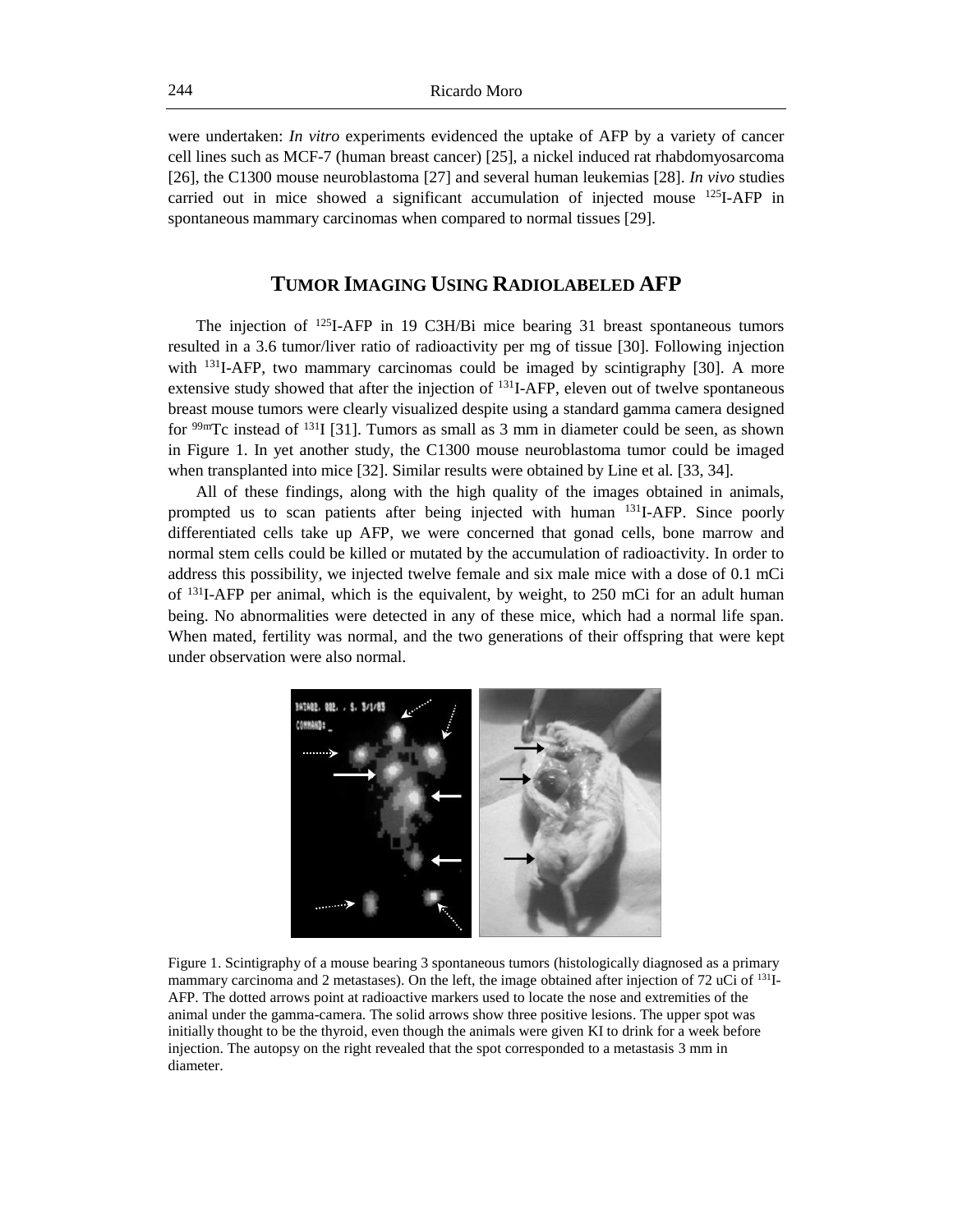Thus, two healthy individuals (including the author) and three cancer patients were injected with 300-600 ug of  $^{131}$ I-HuAFP (~0.6 mCi) and scanned 2 to 7 days later. In the normal patients, who were injected first, most of the radioactivity was localized in the liver, spleen and cardiac area. The first cancer patient (male, bearing a large abdominal tumor diagnosed as stomach cancer) showed a clear accumulation of radioactivity corresponding to the palpable mass. The second cancer patient was a female patient bearing bone metastases of a breast carcinoma. The original tumor had been surgically removed 2 years earlier. This patient was first injected with <sup>99m</sup>Tc-Pyrophosphate, which accumulates in regenerating bone tissue, and then was imaged according to routine procedures. As depicted in Figure 2 (left), the scintigraphy showed bone metastases in the lumbar vertebrae and the iliac crests. To track the location of the lesions, a radioactive pen was moved over the patient's back until the pen's spot observable on the gamma camera overlapped with the lesions spots. Their location on the patient's back was marked for future reference using a non-toxic marker. A week later, the patient was imaged again, fitting this time the gamma camera with a  $^{131}I$  collimator. As a control, and before injecting the radioactive AFP, a new image was taken, which, as expected, showed no visible radioactivity given the short half life of  $\frac{99 \text{m}}{\text{C}}$  (~6 hours). The patient was then injected with human <sup>131</sup>I-AFP and scintigraphies were taken at 24 or 48-hour intervals. Figure 2 (right) shows the image obtained on the 6th day after injection. Repeating the lesion tracking process with the radioactive pen we were able to demonstrate that the 3 lesions pointed at by the solid arrows in both scintigraphies had the same location and therefore, that the lesions detected by  $^{131}I$ -AFP were the same as the ones detected with  $^{99m}Tc$ -Pyrophosphate. 99mTc-Pyrophosphate images show bone synthesis and therefore they are restricted to bone metastases, whereas <sup>131</sup>I-AFP images denote the presence of malignant cells and therefore they can be detected in other locations.



Figure 2. Scintigraphy of bone metastases of a human breast carcinoma. The patient was first injected with 99mTc-Pyrophosphate and then imaged according to routine procedures (left picture). The solid arrows show the areas of bone regeneration produced by metastases in a lumbar vertebra and the iliac crests. The dashed arrows show the liver area and the urinary bladder. Seven days later, the patient was injected with human 131I-AFP and scintigraphies were taken at 24-48 hour intervals. On the right, an image taken 6 days after the injection or radioactive AFP. The difference in magnification is due to the use of a different collimator for each isotope. The 3 lesions pointed at by the solid arrows coincided with those on the left picture.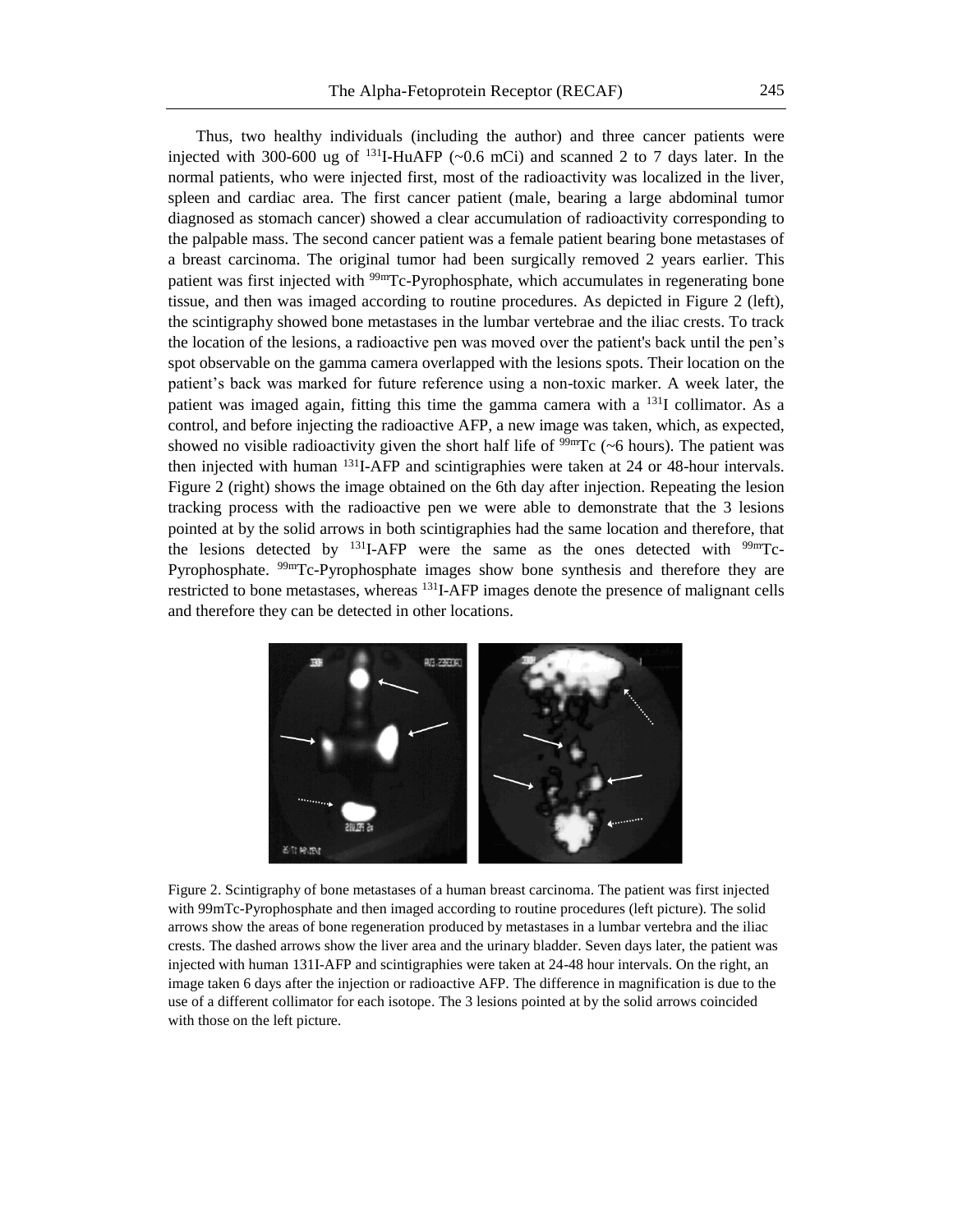The third patient was a 73-year old female who had had bone metastases of a breast carcinoma. Following chemotherapy and hormone therapy, the patient had been in remission for 18 months, at which time she was imaged as described above. Bone regeneration is a slow process and 99mTc-Pyrophosphate positive images can remain as such for many months after remission thus masking a complete remission. In effect, the <sup>99mT</sup>c Pyrophosphate scintigraphy was still positive, whereas, as expected, no radioactive spots could be detected with <sup>131</sup>I-AFP.

These results, taken together with the images obtained in animals, strongly suggest that AFP might prove useful for tumor imaging in humans. Systematic studies involving a larger number of patients are necessary to fully ascertain the actual merits of this promising technique and the doses, as well as the time between radioisotope injection and imaging need to be optimized.

Using radiolabeled human AFP offers the advantage, over monoclonal antibodies, that it is a homologous molecule, thus virtually precluding anaphylactic reactions when used repeatedly. Also, only one radiopharmaceutical would be required to detect a wide variety of tumors, a practical consideration to be taken into account.

The discovery of the binding site of RECAF on the AFP molecule (see below) opens the possibility of using a radiolabeled AFP peptide for imaging. This offers several advantages over using whole AFP or a large fragment thereof: (a) Lower cost of production, (b) low risk of infection, and (c), the ability to tailor the peptide for: (i) radiolabeling, (ii) optimal tissue penetration, (iii) cell uptake and (iv) elimination/secretion, thus improving the image quality while reducing the radioactivity doses as well as the time between the injection and the image capture. This, in turn, could allow the use of  $\frac{99 \text{ m}}{100 \text{ s}}$  of  $\frac{131 \text{ J}}{100 \text{ s}}$  or exotic isotopes such as  $111$ In or  $123$ I, etc. Using a peptide labeled with  $99m$ Tc would be practical since the latter is readily available in any nuclear medicine department, it would significantly reduce radiation exposure and it might enable the entire process, from injection to imaging, to be carried out in one session.

Something to be kept in mind when considering this type of scintigraphy (as well as in the evaluation of serum RECAF test results), is that AFP is accumulated in some acute inflammatory lesions [35, 36]. This does not seem to be the case in chronic inflammatory processes.

# **RECAF EXPRESSION AND DETECTION**

Even though the expression of a receptor to explain AFP uptake was first proposed in 1981 [9], indirect evidence of this receptor-ligand system can be traced to earlier papers [37, 38]. The first of these articles concluded that 18% of normal peripheral T-cells bind AFP. However, later articles showed that peripheral T-lymphocytes do not bind AFP unless they are previously stimulated with Phytohaemagglutinin (PHA) [39]. The second article [38] reported the presence of two AFP rich ultracentrifugation fractions in immature rat uterine cytosols: A 4S fraction, detectable by an anti-AFP antiserum and an 8S fraction where AFP was not detectable. However, treatment of the 8S fraction with 0.4 M KCl, converted it to a 4S fraction, in which AFP could then be detected. It is likely that the 8S fraction corresponded to a receptor-AFP complex, which was dissociated at high KCl concentration. This is peculiar because in those experiments, AFP was detected using a polyclonal antiserum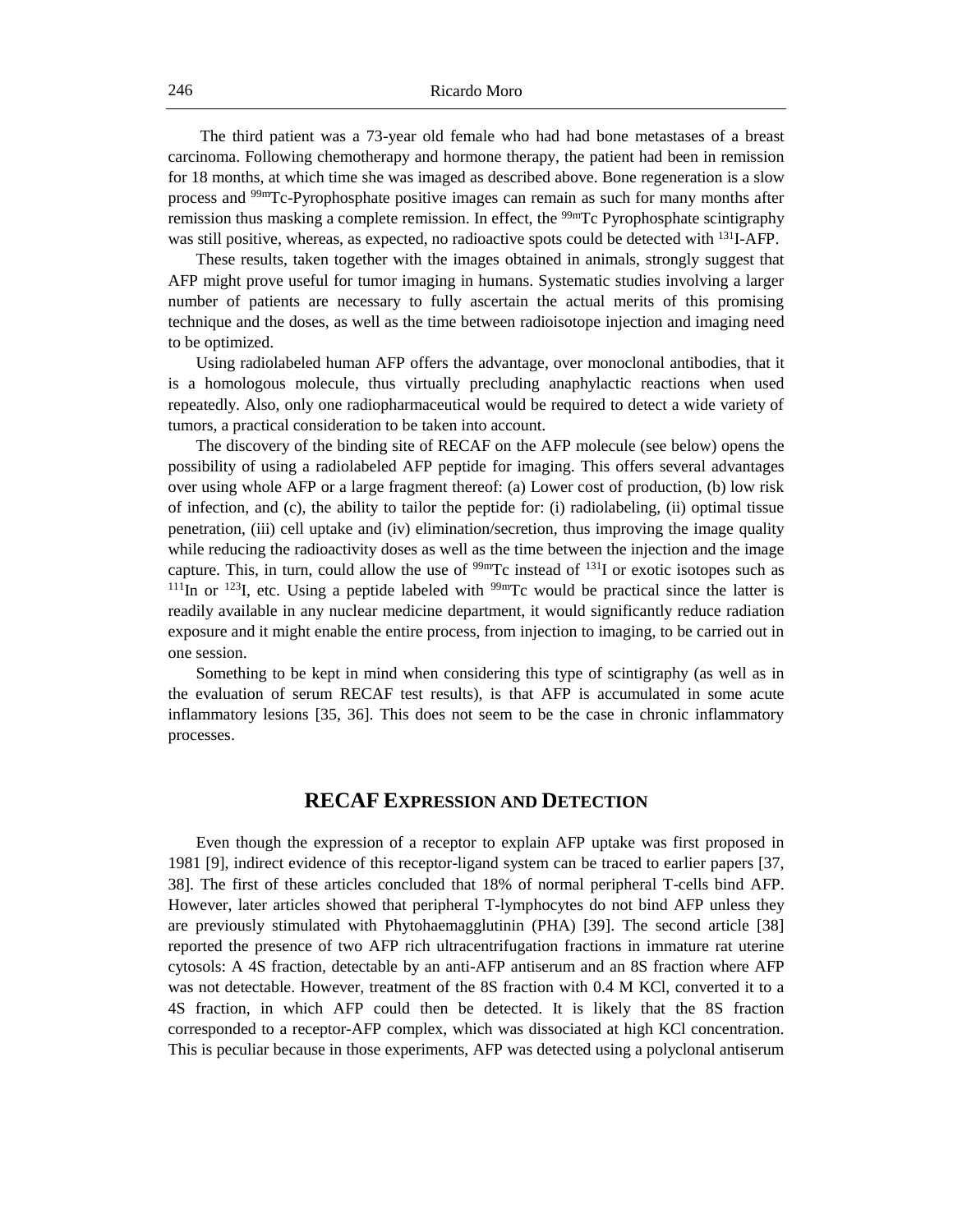and AFP is known to have at least 6 epitopes [40]. Thus, the AFP conformational changes required to void all of the epitopes when it binds to RECAF need to be very substantial. A similar phenomenon was observed by Smalley and Sarcione, who reported that the uterus of immature rats synthesizes AFP in a form that was not recognized by anti-AFP antibodies unless it was treated with 0.4 M KCl [41]. Sarcione et al*.* also reported the presence of complexed AFP in cancer cell extracts, in a form that could be dissociated by KCl [42]. In addition, Sarcione's team demonstrated that AFP is synthesized by the MCF-7 human breast cancer cell line as a complex that is not recognized by anti-AFP antibodies unless it is first treated with a high concentration of KCl [43].

The first direct evidence of a receptor for AFP was described on MCF-7 cells by Villacampa et al*.* [44] who found results consistent with the presence of a two-site receptor model exhibiting positive binding cooperativity. The higher affinity site showed a Kd of 1.5 x 10-9 M and a number of 2000 sites per cell. The lower affinity site, with a number of 320000 sites per cell exhibited a Kd of 2.2 x  $10^{-7}$  M. Similar AFP receptor systems were subsequently detected on the surface of the YAC-1 mouse T-lymphoma [45] (but not on normal adult mouse T-cells) and on the human U937 and THP-1 cell lines [46]. The number of sites/cell as well as the binding affinity vary from one cell line to another. The binding assays were not restricted to intact cells but also included MCF-7 and primary breast cancer cytosols thus evidencing a soluble RECAF fraction [47].

#### **MONOCLONAL ANTIBODIES AGAINST RECAF**

Monoclonal antibodies (Mabs) are more practical, consistent and inexpensive for detecting RECAF than AFP. Thus, we screened the supernatants of a fusion made against pooled human mammary carcinoma membranes and found 2 clones that inhibited the binding of AFP to malignant cells. Conversely, these Mabs were inhibited from binding to RECAF by an excess of AFP [48]. The Mabs also reacted with RECAF from human cord serum that was purified by AFP affinity. Paraffin sections stained with these Mabs showed strongly positive labeling of human fetal muscle and mammary carcinomas whereas benign breast tumors were negative.

Using one of these Mabs on placenta tissue sections, an independent study concluded that RECAF plays a role in moving AFP from the fetal circulation to the mother's blood stream [49], which is consistent with the earlier notion that AFP transports fatty acids to fetal (and cancer) cells [50-53].

These anti-RECAF Mabs also recognized mouse and dog cancer cells [54]. This cross reactivity is in agreement with the previous finding that AFP from one species is taken-up by cells from other species [21, 45] and it validates the use of syngeneic mouse tumor models for *in vivo* experimentation thus eliminating the need for xenografts in nude mice, which is a very artificial model.

More recently, we became interested in detecting circulating RECAF and therefore we made Mabs against the soluble RECAF fraction in MCF-7 cell extracts. One of these Mabs, named 1.4G11, complied with the conditions necessary to ascertain that it is directed against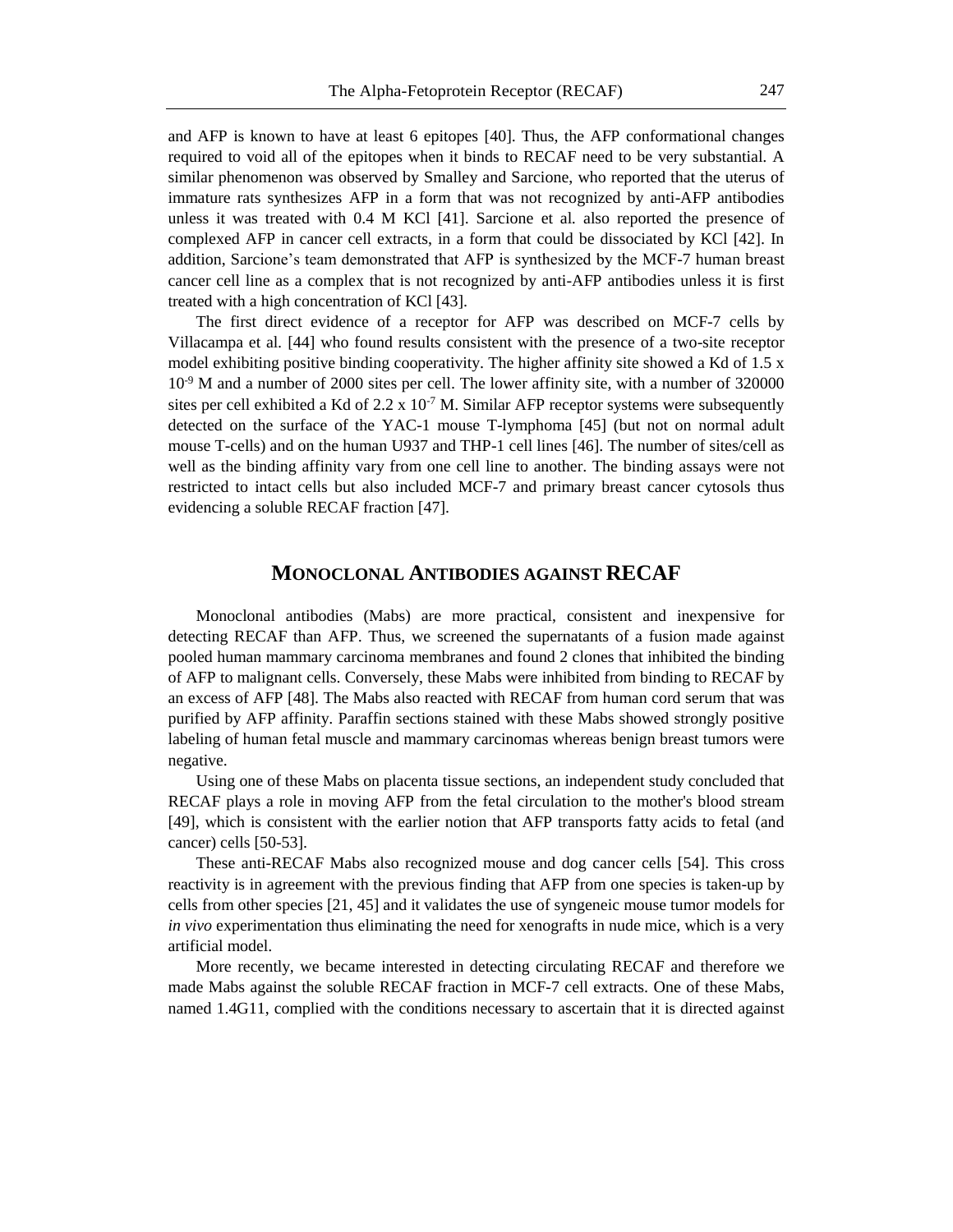RECAF<sup>2</sup> . As expected, this Mab also recognized mouse and dog RECAF. It is worth mentioning that all the anti-RECAF Mabs we have produced so far belong to the IgM class.

# **AN AFP PEPTIDE THAT BINDS TO RECAF**

Both AFP and IgM Mabs are large molecules that are costly to produce and, given their size, are impaired when it comes to tissue penetration and secretion, an important point when considering targeted therapy. Moreover, as biologicals, they present some risks when injected to patients. These drawbacks could be overcome if the AFP binding site to its receptor consisted of a short peptide that could be synthesized chemically. To search for such a peptide, we digested human AFP with proteases following Dudich et al*.* methods [55] and we monitored the AFP binding of the fragments by binding inhibition of labeled AFP to microtiter plates coated with cancer cell extracts. Once the smallest RECAF binding fraction was identified, we applied a brute force approach: Starting from the C-terminal of the AFP molecule, we synthesized overlapping peptides covering the fragment<sup>3</sup> which we then tested for AFP binding inhibition,. We found an inhibiting peptide that we then trimmed until we established the shortest sequence that exhibited AFP binding inhibition activity [56, 57]. That sequence is KQEFLIN, starting at amino acid 549 of human AFP. For solubility reasons this sequence was extended to LQTMKQEFLIN (henceforth referred to as F4). It should be noted that this sequence does not correspond to other AFP peptides reported to have biological activity [58-64].

# **RECAF PURIFICATION AND CHARACTERIZATION**

RECAF has been purified by several methods and from different sources: It has been purified from cord serum [48] and from the pleural effusion of a patient bearing lung metastases of a mammary carcinoma [54]. In both these cases the purification relied on the presence of AFP-RECAF complexes in the starting material, which is consistent with several studies showing the synthesis and release of these complexes in different types of fetal and cancer cells [41-43, 65, 66]. A more direct approach was taken by Severin et al*.* [67] who used AFP covalently coupled to Sepharose® to bind RECAF, and KCl at high concentration to elute it from the gel. Their results were virtually identical to ours using cord serum and Con-A Sepharose. Another method involved the use of AFP conjugated to a photoactivatable thio-cleavable cross-linker that was activated once the AFP was attached to RECAF on U937 cells (a human monocytic malignant cell line) [46].

The fractions purified with all of those methods exhibited a molecular weight of approximately 65 kDa, which is consistent with the molecular weight of the AFP-RECAF complex as measured by gel filtration after incubating radiolabeled AFP with materials rich in

<sup>2</sup> These conditions are: (a) an excess of the Mab must inhibit the binding of AFP to RECAF, (b) an excess of AFP must inhibit the binding of the Mab to RECAF and (c) on a Western blot of a cancer cell extract, both AFP and the Mab must detect the same bands.

 $3$  The peptides were 20 amino acids in length and the overlap was 10 amino acids. To test them, the peptides were incubated together with labeled AFP onto microtiter plate wells coated with RECAF containing material. Positive peptides inhibited the binding of whole AFP.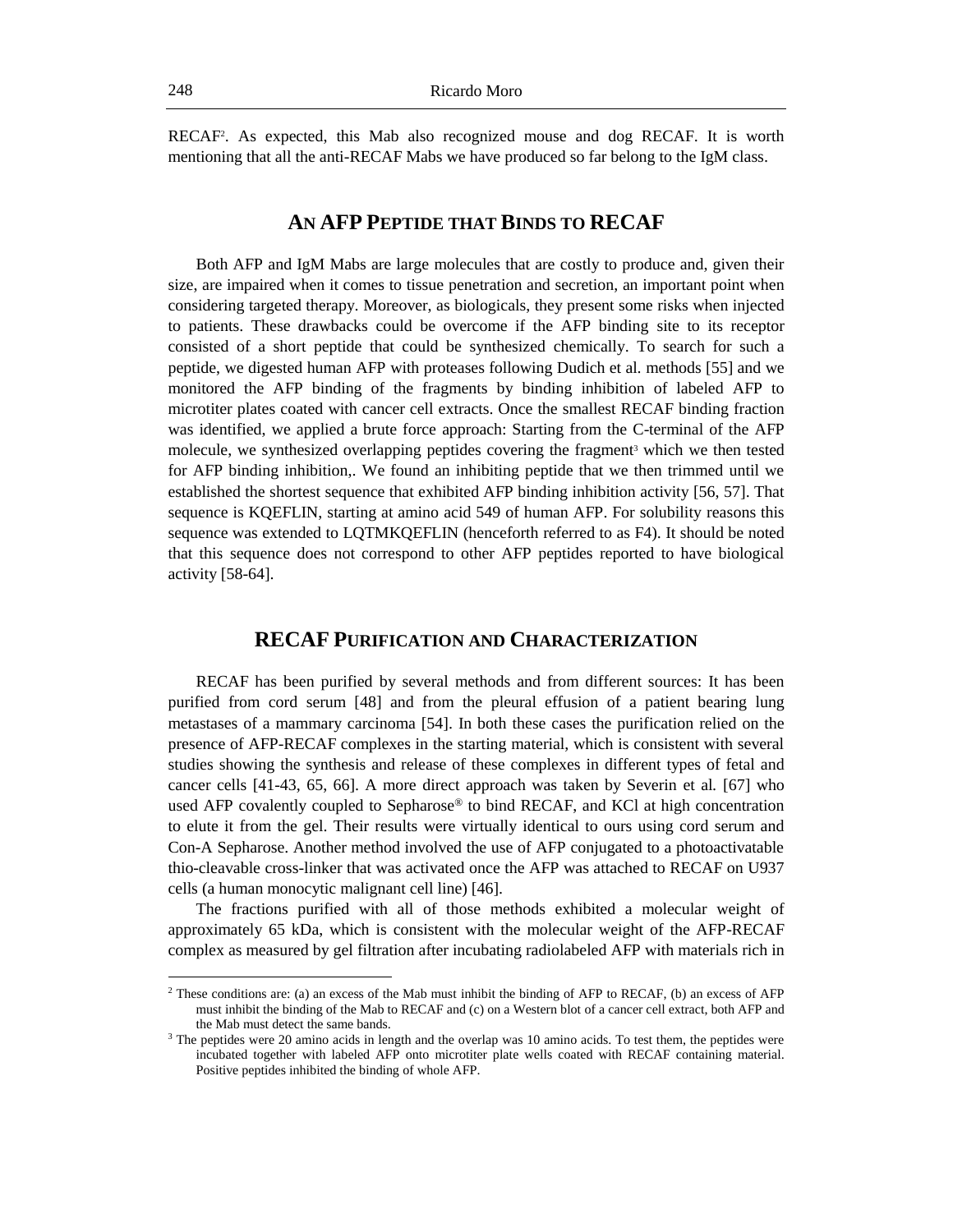RECAF [68]. The molecular weight of the complex was found to be  $\sim$ 130 kDa, of which 65 kDa could be accounted for by AFP, with the other 65 kDa corresponding to RECAF. A molecular weight of ~65 kDa is also consistent with the detection, using anti-RECAF Mabs, of two adjacent bands weighing 62 and 67 kDa respectively, on SDS polyacrylamide transblots of human breast cancer extracts [48, 54].

Heavier RECAF fractions weighing 180 kDa [54] and 250 kDa [67, 69] have also been reported. The heavier fractions could correspond to complexes with anti-receptor autoantibodies [70] or other cellular proteins.

Torres et al*.*, using AFP immobilized on nitrocellulose membranes, reported the isolation of two smaller (31 kDa and 18 kDa) AFP binding glycoproteins from Raji cells (a human Blymphoma) [71]. The 18 kDa fraction was also found in PHA stimulated human peripheral blood lymphocytes. No binding fractions were isolated from resting lymphocytes. Interestingly, the pictures in this article show a fainter band exhibiting a molecular weight of ~65 kDa, which is never discussed throughout the article. The authors stated: *"These observations strongly suggest that the isolated 31 kDa and 18 kDa glycoproteins are probably AFP receptors previously demonstrated in several neoplastic and normal cells undergoing growth and/or differentiation; indeed*, *they were identical to albumin-binding proteins described by others."* This is important because some previous studies also showed that Albumin inhibited the binding of AFP to its receptor, albeit to a lesser extent than AFP itself [44, 45]. However, this is inconsistent with the above mentioned scintigraphy results since the amount of injected radiolabeled AFP was minuscule compared to the concentration of Albumin in serum, which would have competed out any binding or internalization of the former into cancer cells. Also, Suzuki et al*.* [46] reported that serum Albumin did not compete with AFP for binding to RECAF. Thus, to elucidate whether Albumin competes with AFP for binding to RECAF, we carried out a series of experiments and we found that neither human Albumin nor bovine Albumin competed with AFP for binding to a RECAF rich MCF-7 extract (Figure 3). In previous experiments we had shown that neither Albumin nor Ovalbumin competed with our anti-RECAF Mabs [48].

An explanation to Torres et al*.* finding that Albumin and AFP bind to the same bands on polyacrylamide gels might be that the AFP binding activity is located on a glycan that could be attached to several proteins with different molecular weight. It is also possible that within the same band, some molecules are glycosylated with the AFP binding glycan while others carry a glycan that binds Albumin. This could reconcile the apparent binding cross reactivity on the gel bands with the lack of competition found in other experiments.

Yet, it remains to be explained why some experiments show AFP binding competition by Albumin while others do not. A possible explanation could be connected to the fact that different lots of AFP show different RECAF binding activity, which could, in turn, be explained by the proposed hypothesis that one of the functions of AFP is to carry essential fatty acids to fetal cells [17, 72, 73]. Once the AFP-fatty acid complex is internalized, the fatty acid is retained and the "empty" AFP molecule is released into the extracellular fluid intact [74], ready to fetch and transport another fatty acid molecule. It is reasonable to assume that fatty acid depleted AFP molecules are not internalized; otherwise, they would be secreted and taken up again in a vicious circle that would be detrimental to the system. The AFP lot binding differences could then be explained by differences in their fatty acid content. To test this hypothesis, we precipitated AFP with cold acetone, which also extracts the fatty acids from the protein. Next, we re-lipidated aliquots with a mixture of fatty acids as described for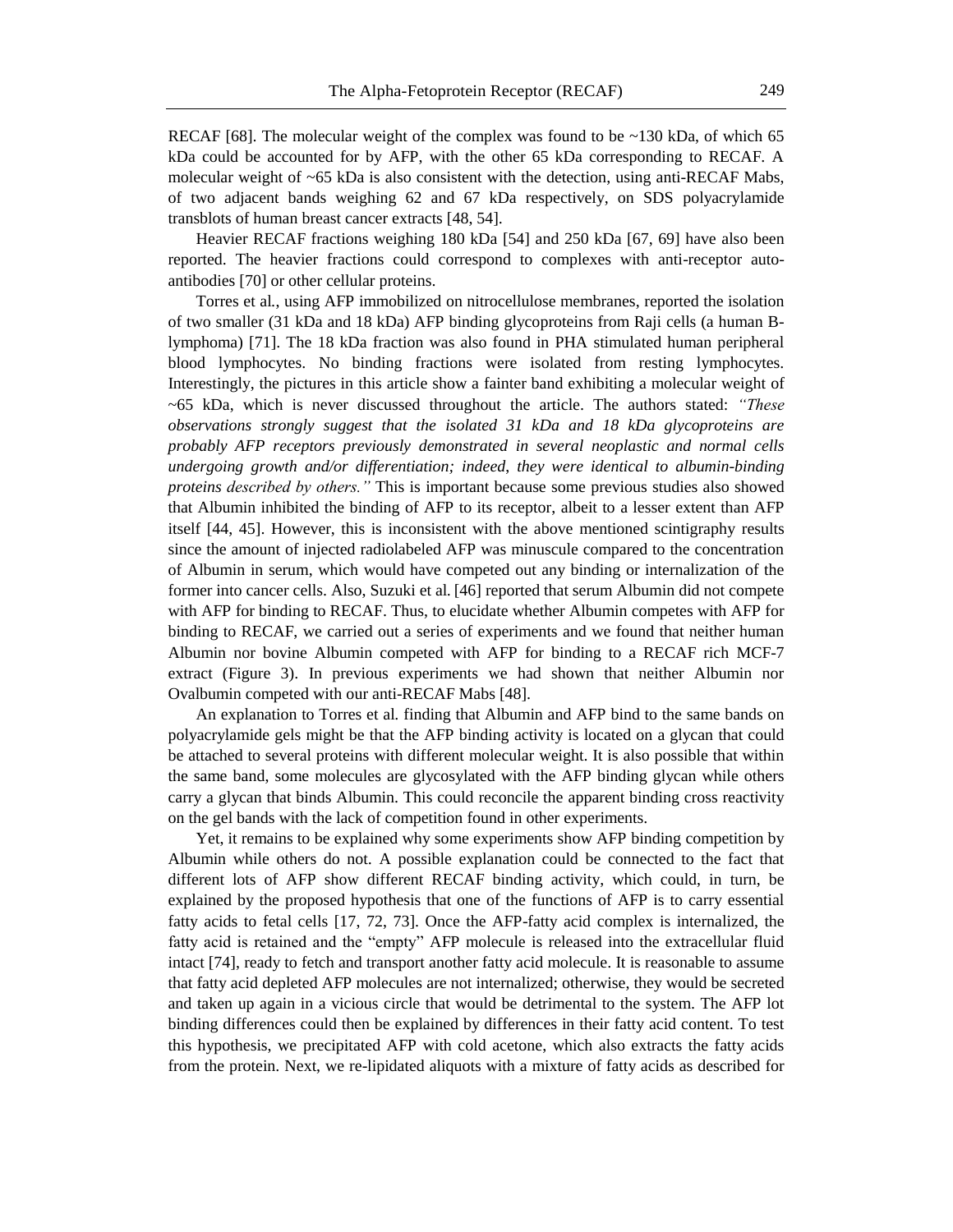native human AFP [75]. We then incubated the initial AFP, the delipidated AFP and the relipidated AFP with MCF-7 cells in culture. The results are shown in [Figure 4,](#page-10-0) which clearly shows that the delipidated AFP is not taken up and that re-lipidation not only reverts the results of removing the lipids, but can also enhance AFP uptake depending on the amount of fatty acid added. These results have both practical and theoretical implications: From a practical point of view, the findings suggest that experiments involving AFP uptake by fetal or cancer cells could benefit from lipidating the protein with fatty acids. From a theoretical point of view, these results further support the notion that AFP functions as a carrier molecule for fatty acids and they could help explain the apparent competition between AFP and Albumin: Most commercial preparations of Albumin consist of Cohn fraction V, which is prepared using ethanol, a fatty acid solvent. The resulting de-fatted Albumin, when used in large concentrations, could sequester the fatty acids from the co-incubated AFP, thus greatly reducing the ability of the latter to bind to its receptor. In our competition experiments [\(Figure](#page-9-0)  [3\)](#page-9-0), we used pre-lipidated AFP (for both labeled and non-labeled AFP), and we added only 100 fold excess of Albumin (as compared to 5,000 fold excess in a previous paper [44]) since that amount was sufficient to show ~90% competition by unlabeled AFP.

It is worth noting that whole AFP requires fatty acids to bind to its receptor but the F4 peptide, which is part of AFP, does not. Hence, it appears that fatty acids induce AFP conformational changes [76] that expose the F4 sequence to the receptor rather than having the AFP-fatty acid complex binding directly to the receptor. It should be mentioned that the fatty acid binding site and the receptor binding site are far away on the AFP molecule; the fatty acid binding site is on or nearby amino acid 223 [77] whereas, as mentioned above, the receptor binding site is located nearby amino acid 549.



<span id="page-9-0"></span>Figure 3. Binding competition between human serum Albumin (HSA), bovine serum Albumin (BSA) and AFP. The supernatant of an MCF-7 extract made without SDS (mainly 62 kDa RECAF) was coated onto microtiter wells. Biotin-AFP (1 ug/ml) was mixed with different concentrations of unlabeled AFP, HSA or BSA and incubated in the wells. After washing, Streptavidin-Peroxidase was added. The wells were washed, the reaction was developed with ABTS + H2O2 and the wells were read at 405 nm. Only unlabeled AFP competes with Biotin-AFP; there is no competition between Biotin AFP and HSA or BSA.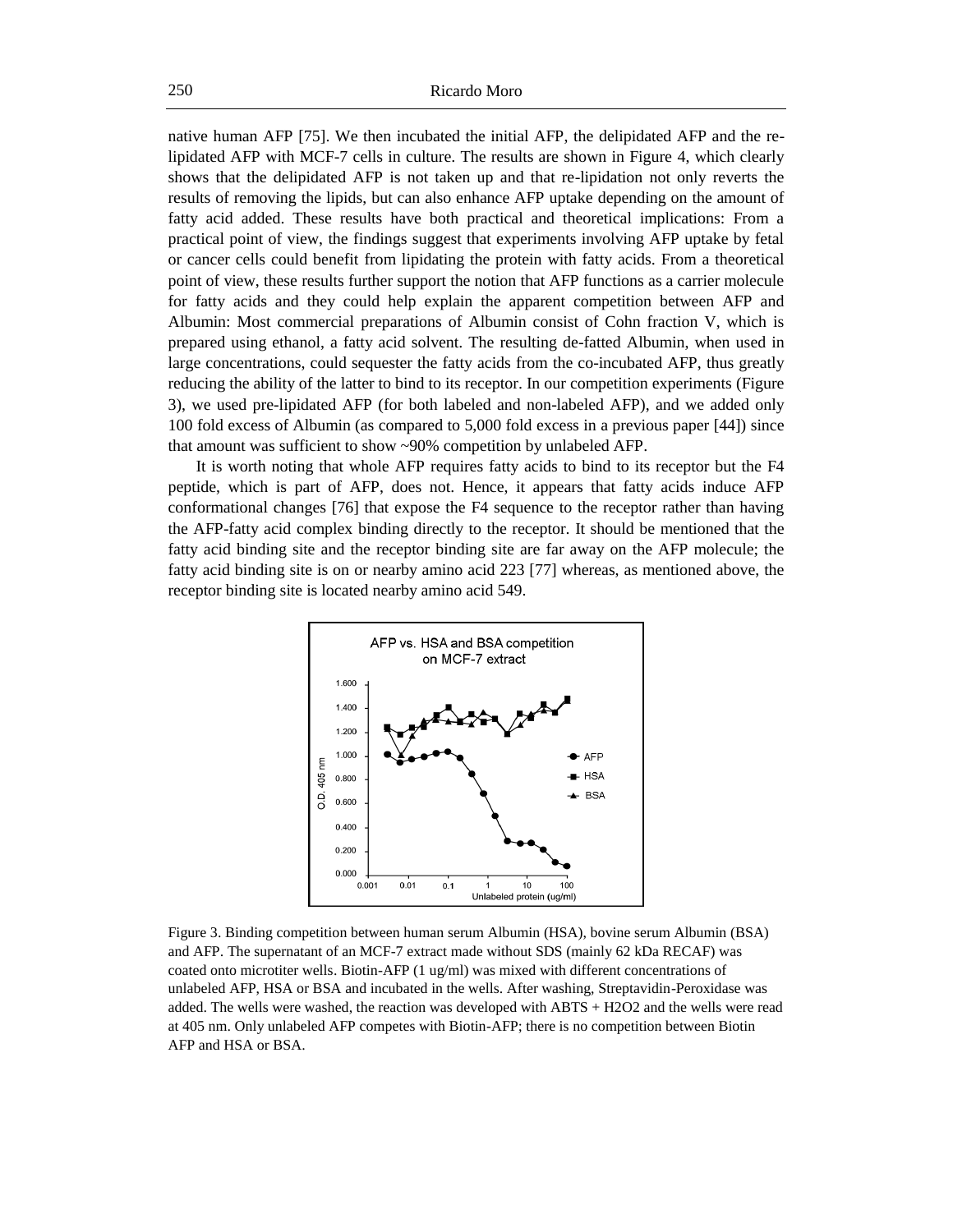

<span id="page-10-0"></span>Figure 4. Native or treated AFP was incubated with MCF-7 cells in culture for 90 minutes at 37oC. After washing, the cells were fixed and immunostained using an anti-AFP antibody. AFP was delipidated by precipitation with cold acetone. To re-lipidate the delipidated AFP, we diluted a mixture of oleic, arachidonic and docohexanoic acids [75] in ether and then dried the solution on the wall of a rotating glass tube. The AFP was then incubated in the tube under rotation. The molar ratios (M/M) described in the figure correspond to the total amount of fatty acid dried on the glass tube wall over the total amount of AFP incubated in the tube. The delipidated AFP is not taken up, whereas the 2.2 M/M relipidated AFP exhibits stronger staining (and hence uptake) than the native AFP. Loading AFP with a fatty acids at 100X the molar ratio results in even stronger uptake.

In reference to RECAF being a carbohydrate, a previous report using glycan modification with sodium periodate or borohydrate showed that anti-RECAF Mabs recognize a structure that is compatible with an O-glycan [54]. Our own experiments show that AFP does not bind to an O-glycan but rather, it binds to an N-glycan on RECAF: We coated microtiter wells with K562 cell extracts and then we treated the wells with periodate (1-100 mM), followed by incubation with Biotinylated-AFP (B-AFP). As shown in [Figure 5,](#page-11-0) the treatment with periodate results in a decrease of up to 90% of the binding activity and the decrease is proportional to the periodate concentration. As a control, wells coated with human albumin, which has no glycans, were treated in identical conditions and showed no decrease in binding to a polyclonal anti-HSA antibody.

To further demonstrate that only the glycan and not the RECAF peptidic chain is involved in the binding, we did the counter experiment: We terminally digested the RECAF containing material with pepsin and tested its binding inhibition activity. Since digesting the receptor coated onto a plate would result in detachment of peptidic fragments, we carried out the digestion in solution using  $0.04\%$  pepsin for 24 hours at 37 $\degree$ C, pH 2.5 (a control PAGE of the digested material showed no bands aside from the pepsin band). After bringing up the pH, we mixed a fixed concentration of B-AFP with different concentrations of the digested RECAF extract. The mixture was then added to wells coated with the same extract, but not digested. Thus, the higher the concentration of RECAF left undigested in solution, the more B-AFP it would complex and therefore the lower would be the amount of free B-AFP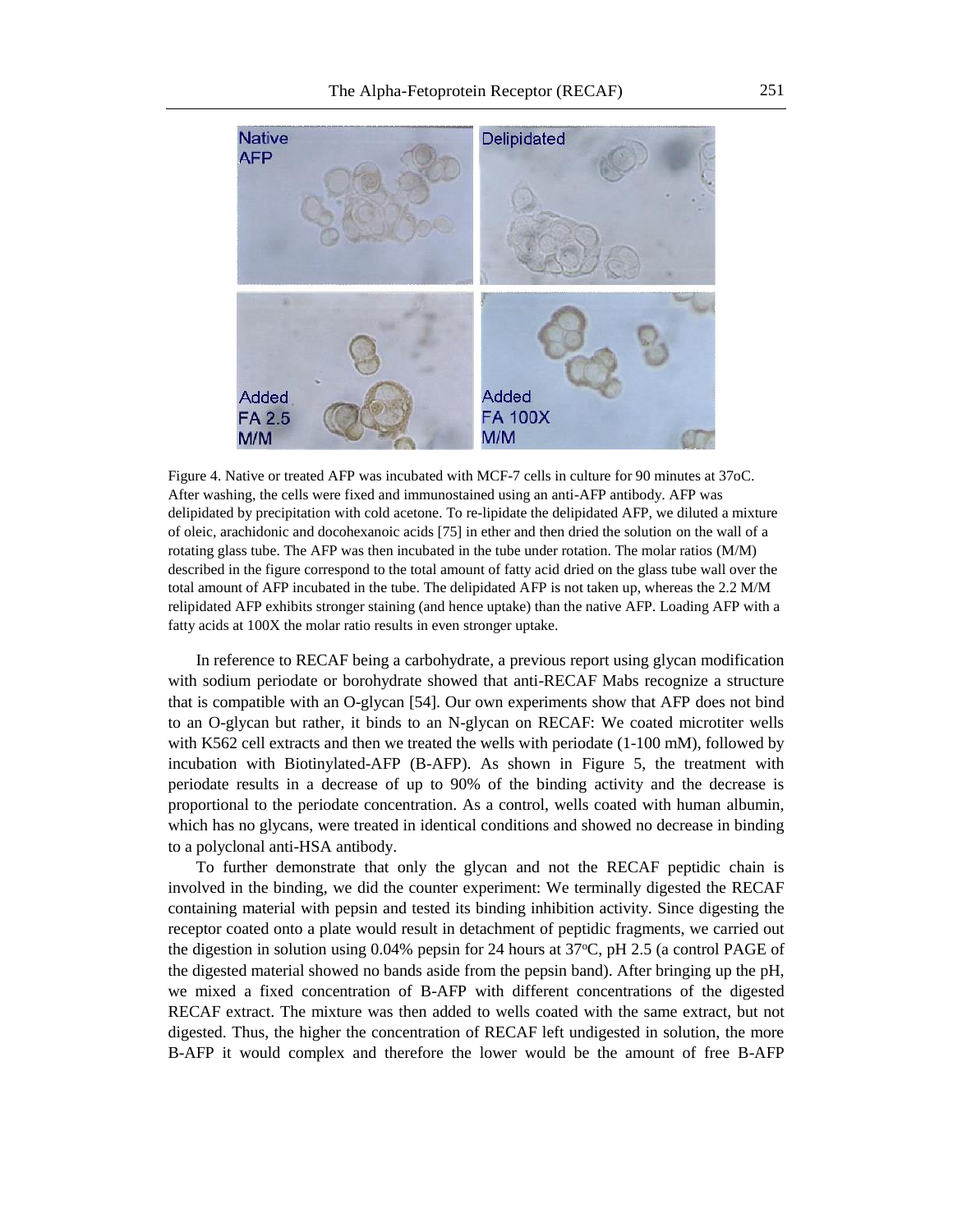available to bind to the RECAF coating the plate. As a control, we subjected the same receptor preparation to the condition described above but without the pepsin. Another control was carried out using Albumin and an anti-Albumin antibody instead of the RECAF preparation and B-AFP respectively.

If the binding site were on a sugar, the digestion with pepsin would make no difference in the binding and therefore, the pepsin digested receptor and the control without pepsin should display similar binding curves for the receptor experiment.

Figure 6 shows that the inhibition curve obtained with the digested extracts was practically identical to that of non-digested extracts. This was not the case for the Albumin control, which showed a 5-fold difference in OD between digested and non-digested protein (data not shown).

Thus, the glucidic nature of RECAF has been established by two different methods; by destroying the glycan with periodate-borohydrate treatment and by destroying its peptidic backbone.

In addition, extracts from cells incubated with Tunicamycin, which specifically inhibits N-glycosylation [78], showed a  $\sim$ 90% decrease in AFP binding (Figure 7). Treating the cells with Galactosamide, which inhibits the linking of O-glycans, resulted in no change in binding.



<span id="page-11-0"></span>Figure 5. Sodium periodate treatment of RECAF demonstrating that RECAF is a sugar. Microtiter plates were coated with a K562 extract (black circles) or human serum Albumin (HSA, open circles) and then treated with different concentrations of periodate. The RECAF binding activity was tested using a constant concentration of Biotin-AFP. The HSA integrity was tested using an antibody. The Biotin-AFP and anti-HSA antibody were developed with Streptavidin-Peroxidase and anti-IgG-Peroxidase respectively. The Biotin-AFP binding decreases as the concentration of periodate increases, reaching a plateau above 10 mM. There is no effect of the periodate on HSA, indicating that the periodate is not affecting the RECAF peptidic chain but rather its glycans.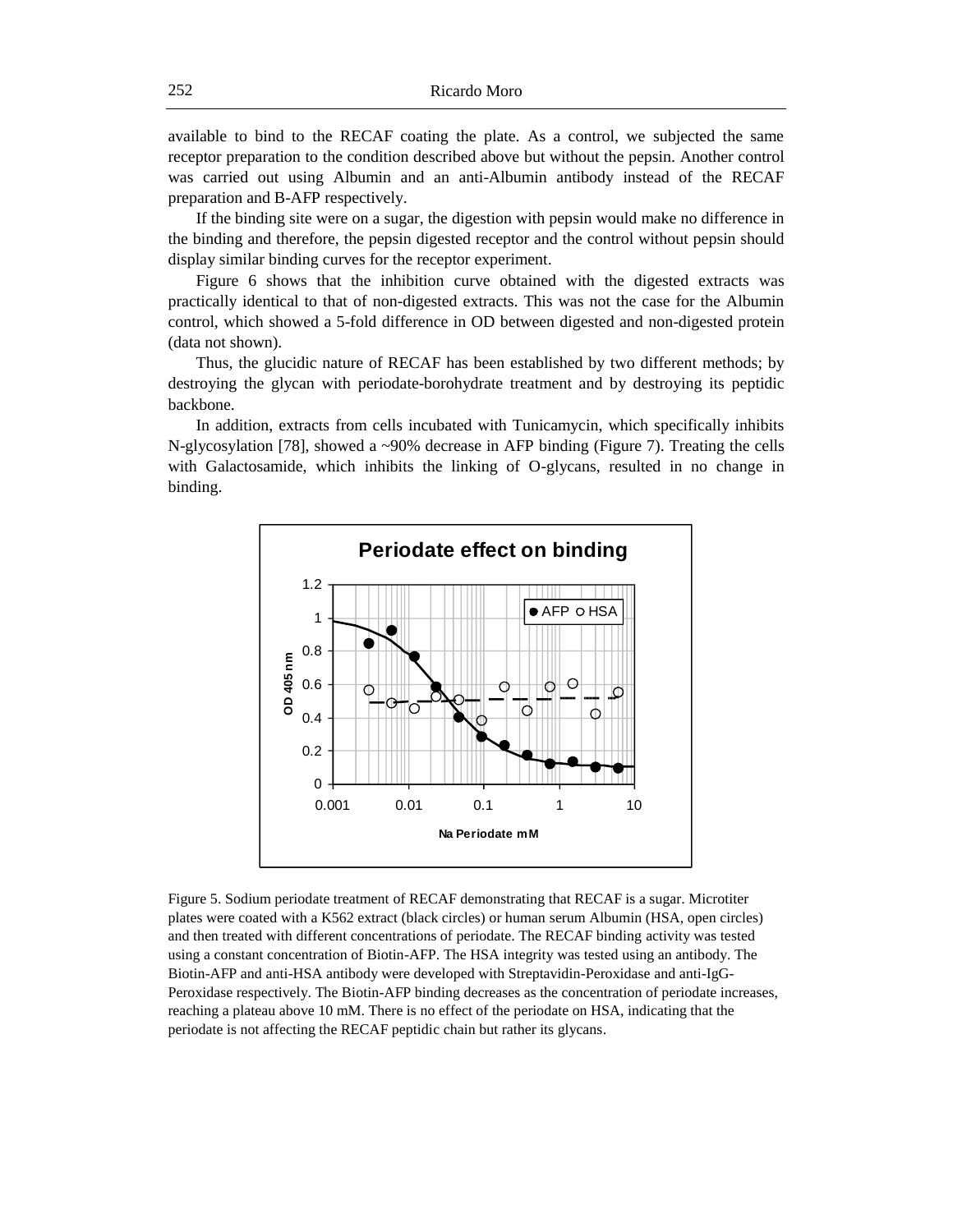

Figure 6. Pepsin treated RECAF behaves almost exactly like non pepsin treated RECAF. See text for the experiment's details.



Figure 7. Binding of AFP to MCF-7 extracts from cells treated or not with Tunicamycin, a specific inhibitor of N-glycosylation. The cell extracts were coated at different concentrations onto ELISA plates, followed by incubation with 10 ug/ml AFP-Peroxidase. The AFP binding activity on Tunicamycin treated cells was significantly lower  $(-1/10)$  compared to not treated control cells, thus requiring a higher amount of MCF-7 extract coating to attain the same OD readings. These results indicate that RECAF is an N-glycan.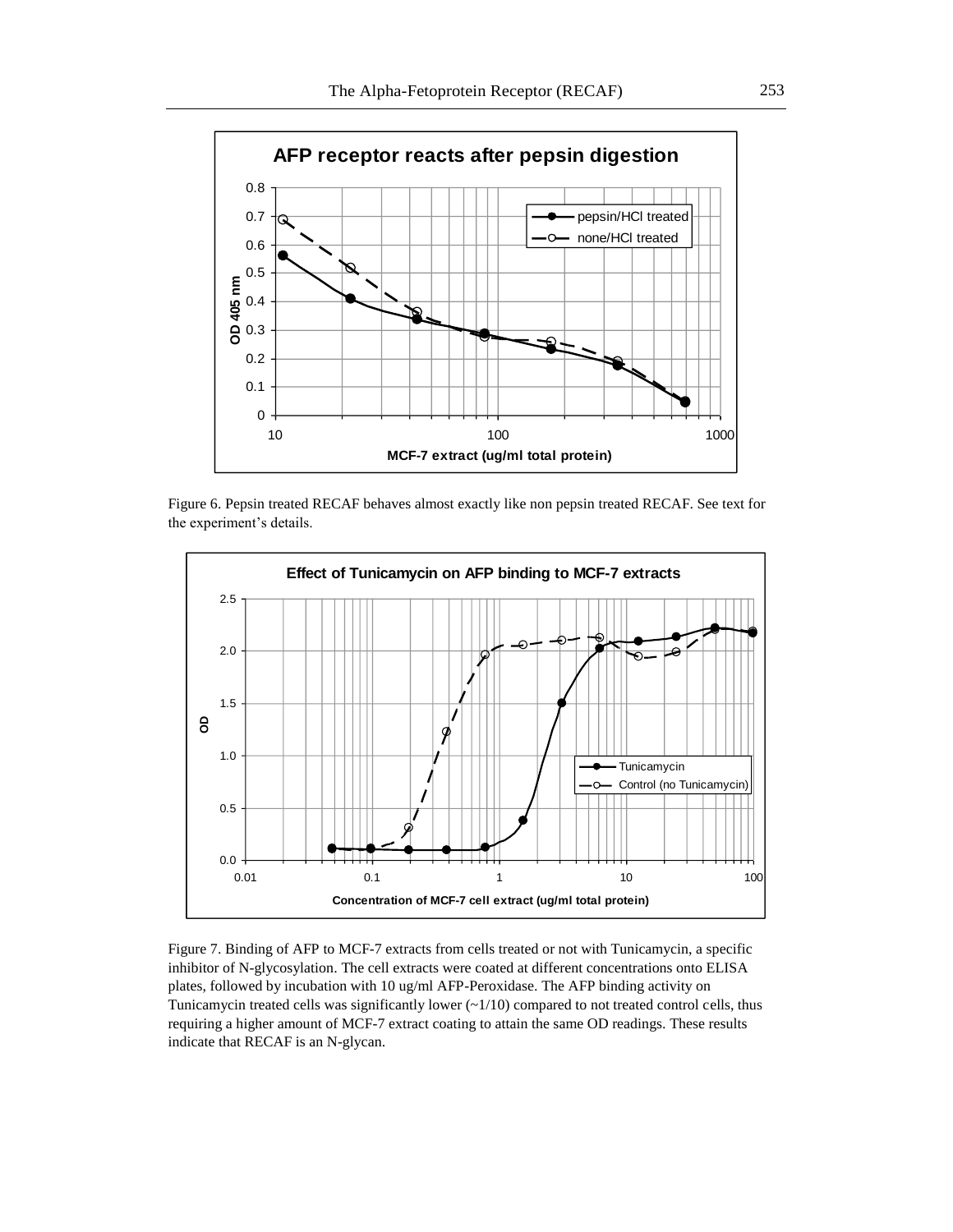

Figure 8. Different migration patterns of RECAF bands. Cell extracts were prepared in the absence of SDS. The supernatants were then treated with SDS which was also present in the gel. Lanes: (1) MW markers, (2 and 3) two K562 supernatants incubated and processed identically, (4) Ichikawa supernatant.

These results contradict the reports suggesting that the receptor is an O-glycan [54] or that the RECAF binding site is a widespread mucin [79, 80]. The author of the latter references also suggested that RECAF belongs to the scavenger receptor family [81]. The complex nature of this group of receptors and the general lack of information on the RECAF glycan structure makes this hypothesis difficult to ascertain. Perhaps once that structure is determined it might become apparent that RECAF belongs to some known family of receptors. Moreover, it is possible that there is more than one type of receptor involved: Pardee et al. have shown [82] that AFP is internalized by normal adult dendritic cells (DC), which is unexpected. They identified a mannose receptor (MR/CD206) as the primary DC uptake pathway for both normal cord blood-derived AFP and tumor-derived AFP. However, there is no indication that this internalization pathway is the same one that is present in cancer cells. In our own experiments, normal peritoneal mouse macrophages did take up AFP but they did not exhibit much protein specificity; they take up Ovalbumin and other proteins as well as AFP. This is not the case for cancer cells, which take up AFP but not Ovalbumin.

Thus, until more data are available, the author prefers to be cautious when speculating in a field in which information is scant. The evidence gathered so far supports the notion that RECAF is an N-glycan that is attached to a number of different proteins. Polyacrylamide gels of cell extracts show the ubiquitous 65/67 kDa doublet [48], which is water soluble and the 31 and 18 kDa bands, which require 0.5% SDS to be extracted [71]. In addition, we have observed two faint soluble bands in some of our Westerns; a 53 kDa and a 44 kDa band. The relative intensity of all these bands varies from one cell line to another. Moreover, extracts carried out in exactly the same conditions, from the same cells cultured, under identical conditions show variable RECAF bands patterns<sup>4</sup> as shown in Figure 8.

<sup>4</sup> Anecdotally, we observed that the receptor expression in cultured HL60 (a human acute promyelocytic leukemia), was modified by the plastic Petri dishes brand used for tissue culture.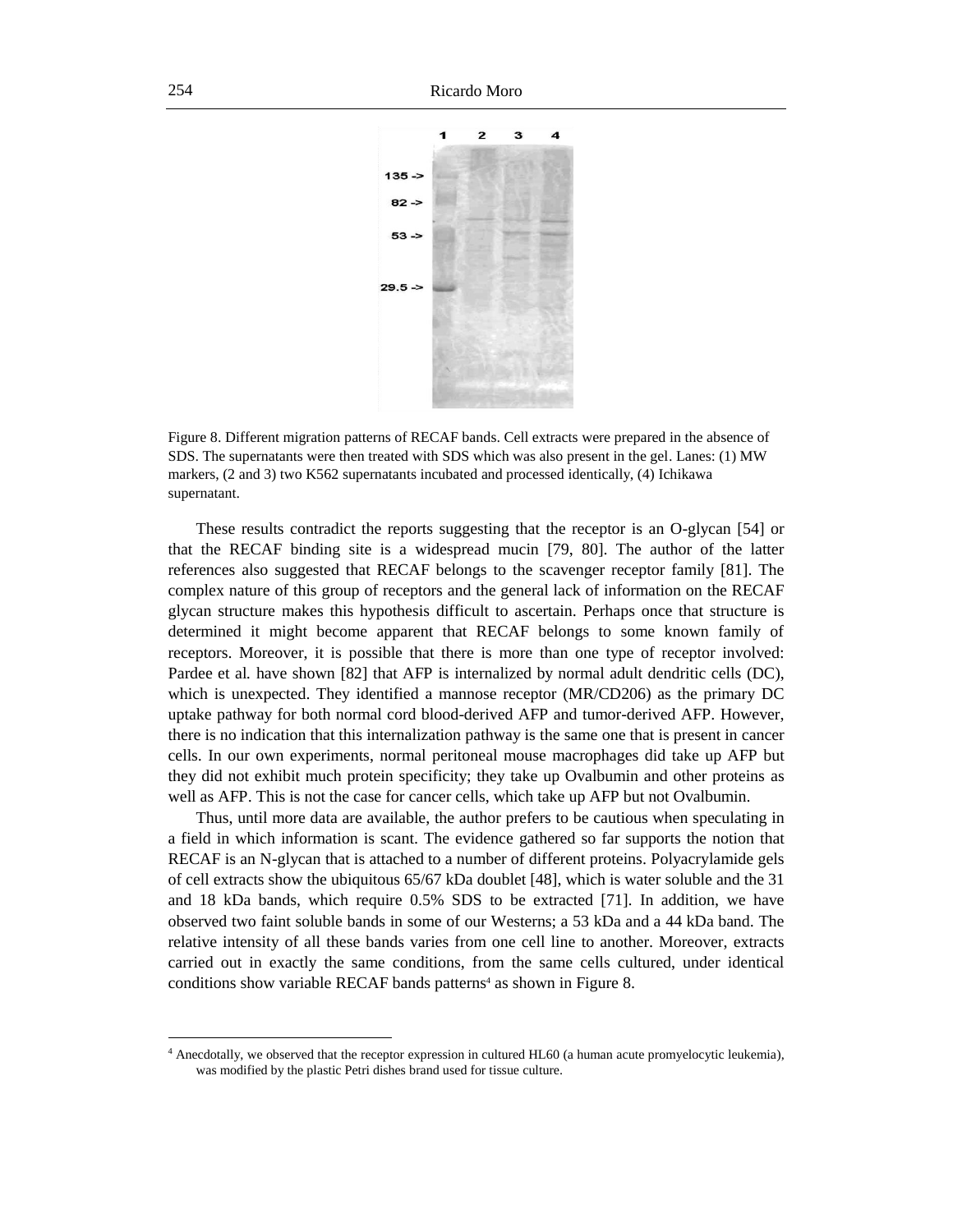Given our interest in a soluble band for cancer detection in serum, we concentrated our efforts on the 65/67 kDa band, which is consistently present in cancer cell extracts. While this fraction is soluble, it is also aggregated. When cancer cell extracts are passed through a gel filtration column, the AFP binding activity comes out in the void volume, even when using Bio-Gel A-5m, which has an exclusion size of 5 mega Daltons. Adding 0.5% SDS, or lowering the pH below 5.0 results in disaggregation with a single broad peak of AFP binding activity at ~70 kDA as measured by molecular weight calibrators.

# **POTENTIAL USES OF RECAF AS A TUMOR MARKER FOR** *IN-VITRO* **DIAGNOSIS**

Aside from its potential for tumor scintigraphy, RECAF could prove useful as a widespread cancer marker to detect leukemia and malignancy on tissue sections, blood smears and bodily fluids.

### **RECAF on Leukemia Cells**

Flow cytometry offers the possibility of monitoring residual disease in leukemia patients after treatment. The sensitivity of this method is far superior than detecting malignant cells under the microscope, thus prompting the administration of a new round of chemotherapy at an earlier recurrence stage. This technique showed strongly positive results when the 167H.4 Mab was used to stain HL60, Ramos and U-937 cells [54]. In those experiments, Molt-4 cells were not stained, which is consistent with the findings from other AFP uptake experiments [28, 83].

#### **Immunohistology Using Anti-RECAF Mabs on Cancer Tissue Sections**

Using an anti-RECAF Mab for immunofluorescence on paraffin sections, we reported the positive staining of 6 out of 6 human mammary carcinomas whereas 3/3 benign adenomas were negative [48]. Similar results were obtained with another antibody and the immunoperoxidase technique: We found positive staining in 21/23 mammary carcinomas, 14/15 lung cancers, 8/8 colon carcinomas and in approximately 90% of other malignancies. Tsuboi et al*.*, using anti-RECAF antibodies found 34/47 positive stomach cancers and only 2 positive cases out of 61 benign specimens and non-malignant areas around cancer cells in specimens from cancer patients [84]. Interestingly, these authors found no statistical correlation between the staining intensity and the degree of cell differentiation. Also, they mention that a previous and unpublished study on colon cancer sections showed identical staining patterns between anti-RECAF Mabs and labeled AFP, which coincides with our own observations.

Figure 9 shows some examples of cancer and benign tissues stained by immunoperoxidase using an anti-RECAF Mab.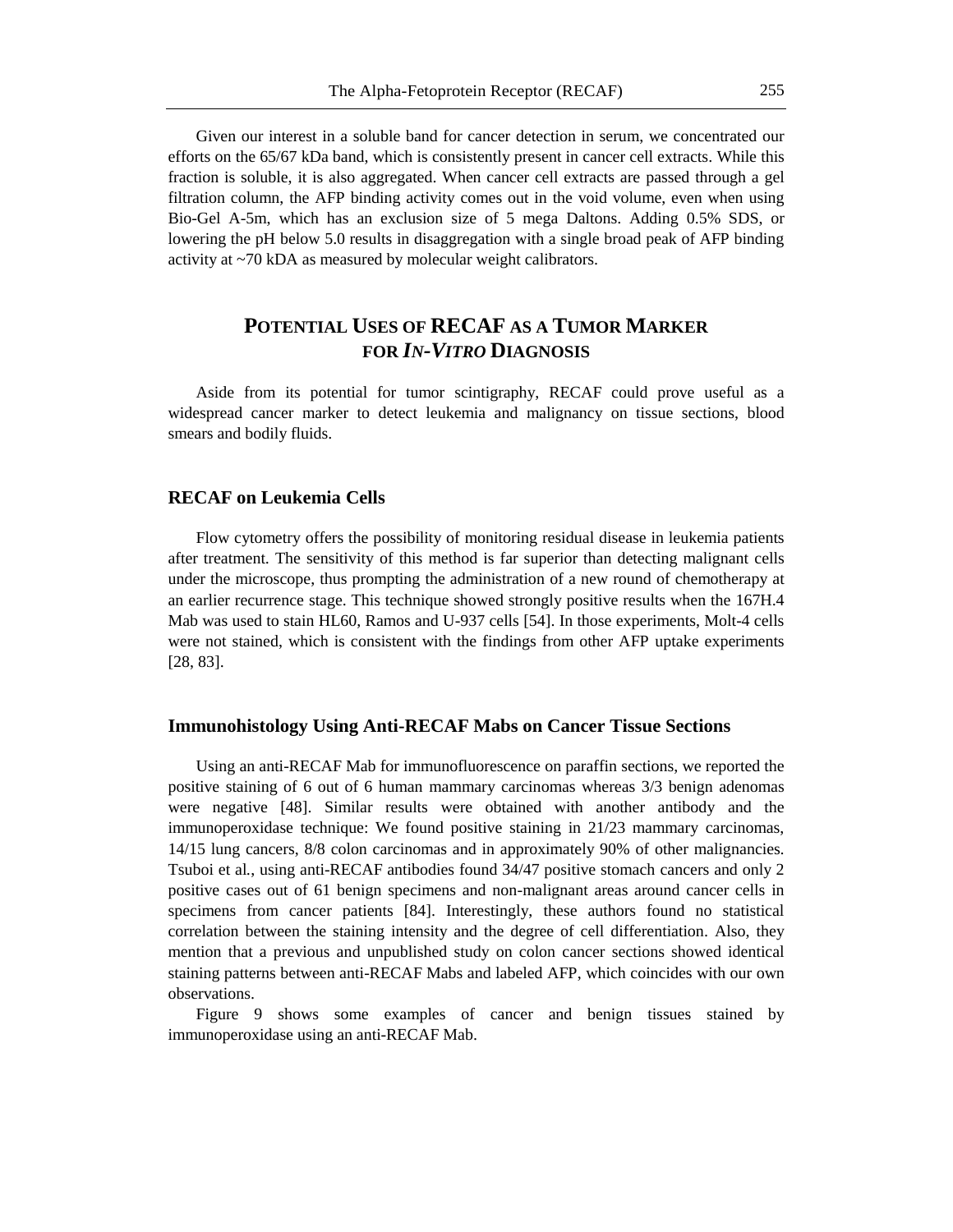While paraffin sections stained with Hematoxylin and Eosin are usually clear enough for diagnosis purposes, there are some situations in which RECAF staining could prove helpful:

- i. Frozen sections, where the sub-optimal quality of the specimen can lead to error.
- ii. For detecting the presence of small metastatic foci within sentinel lymph nodes as currently done with cytokeratin immunostaining.
- iii. Fine needle biopsies in which the lack of tissue architecture makes the diagnosis more difficult. Figure 10 shows the staining of fine needle biopsies from patients with benign and malignant breast lesions in which the difference between them becomes very clear after staining for RECAF.
- iv. Smears, for the same reason as fine needle biopsies. To illustrate this point, we first spiked normal sputum or cervical smears with cancer cells and then we fixed them and stained them with an anti-RECAF Mab. The results are shown in Figure 11**.**  Cervical smears are a special case because they are often examined with the aid of software. Some programs pinpoint the suspicious areas for the pathologist to focus on. Others carry out the whole diagnostic analysis, considering several parameters such as the nuclear/cellular surface ratio. In both cases, a great deal of microprocessing time is dedicated just to identifying cells and differentiating them from detritus and artifacts before analyzing whether they are malignant or not. On the other hand, detecting brown spots resulting from immunoperoxidase staining requires very little processing. Thus, pointing the pathologist's attention to the brown cells on a tissue section, or in fully automated systems, focusing processing time on the brown stained structures/cells should largely improve the speed and thus the efficiency of the system, even if the criteria used for diagnosis are kept unchanged and the positive staining is not considered as part of those criteria. Of course, the inclusion of positive RECAF staining as an additional criterion of malignancy should further improve the system's performance.

## **Serum RECAF and Its Use for Cancer Diagnosis**

The soluble nature of some of the RECAF bands suggested that malignant cells could release the marker into the circulation, where it would be abnormally elevated. A first attempt to ascertain if circulating RECAF could be used for cancer detection compared sera from 17 cancer patients bearing assorted malignancies and 22 negative controls (normal donors or patients with hypertension or heart related conditions). RECAF was elevated in 16/17 cancer patients whereas 20/22 control sera were negative ( $p < 2 \times 10^{-6}$  by t-test) [85]. Anecdotally, a female patient in the control group who consulted for severe hypertension had an extremely high level of circulating receptor. Given the statistical significance of the results, this patient was subjected to a CAT scan that revealed a previously unknown kidney tumor, which was soon after diagnosed as a hypernephroma.

Around that time, Sarcione et al*.*, took a different and elegant approach for detecting RECAF in serum: Previous work [41-43] had shown that anti-AFP antibodies do no detect AFP bound to its receptor and it was well known that in breast cancer patients, AFP is not elevated [86, 87]. The authors hypothesized that the AFP in serum from cancer patients consisted of two fractions: Free AFP, which was detectable (and within normal values) and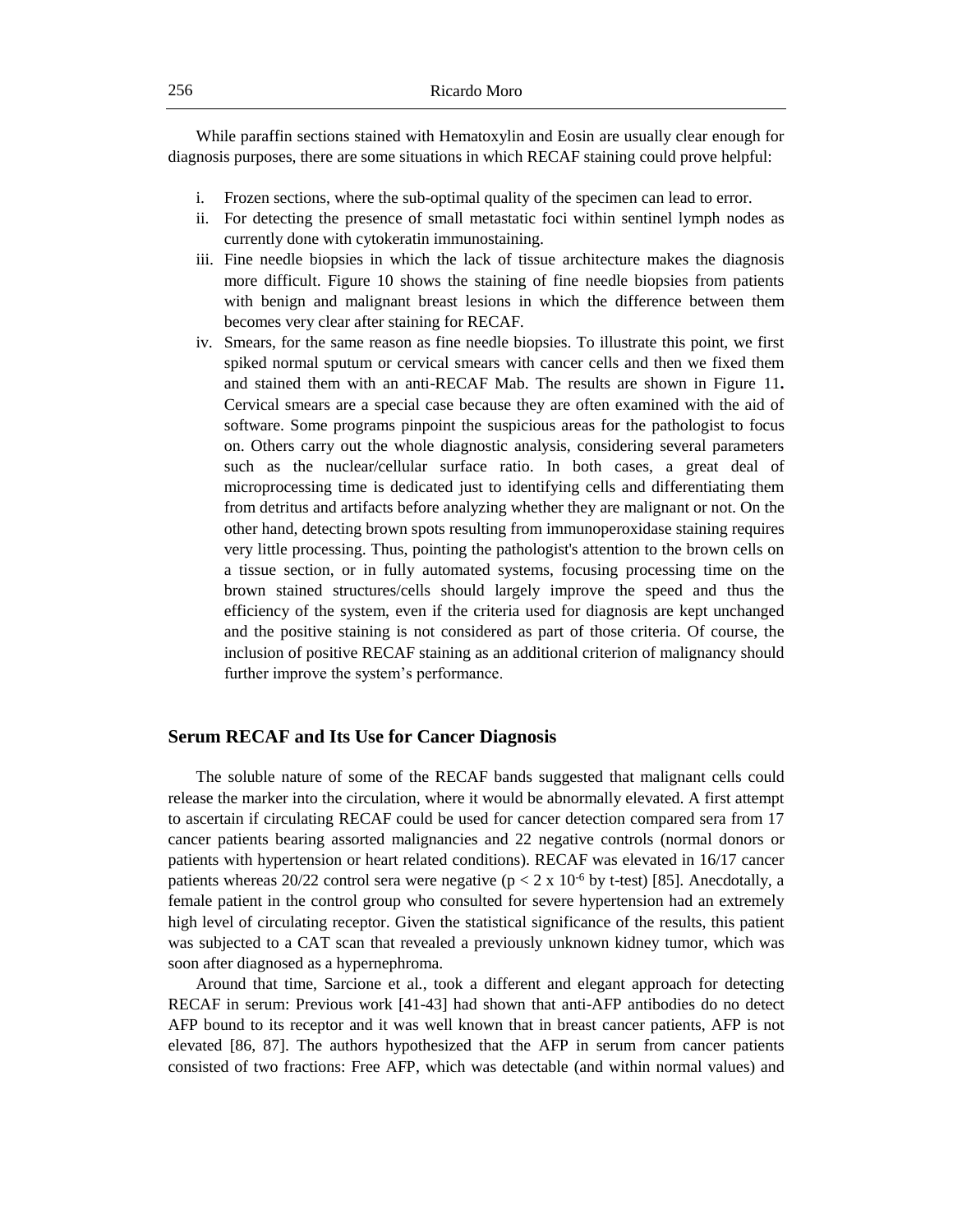RECAF bound AFP, which was elevated but undetectable. As a result, the *total* concentration of AFP would be higher in cancer patients than in normal individuals. To measure total AFP, they treated sera from both groups with 0.4M KCl to dissociate the RECAF-AFP complex<sup>5</sup> before measuring the AFP concentration, which had a mean of  $26.4 \pm 7.1$  IU and a median of 28.0 IU in normal female serum. In the serum of breast cancer patients, the values were approximately twice as high; the mean AFP concentration was  $53.0 \pm 17.9$  IU and the median was 50.0 IU [88]. It should be mentioned that the commercial kit used in this study was discontinued by the time we attempted to replicate those results. Thus, we tried using different antibodies and antisera, in both sandwich or competition assays without success; we found no difference between the serum AFP concentration in normal females and in breast cancer patients.

The development of Mabs first and RECAF binding peptides later allowed us to develop assays with which we have tested several thousands serum samples of the most prevalent types of cancer. We used radioimmunoassay [89], chemiluminescence [90, 91] and to a lesser extent ELISA [92]. We were also able to show proof of concept for lateral flow point-of-care tests [93]. The results obtained with the Mabs or the AFP peptides were similar [94].



Figure 9. Immunoperoxidase of paraffin tissue sections using Mab 1.4G11. (A and B) Breast carcinomas, (C and D) negative breast benign fibroradenomas, (E) prostate carcinoma and (F) lung cancer. Staining is always cytoplasmic showing perinuclear accumulation. All but F are counterstained with Hematoxylin.

The preferred assay format consists of competing the RECAF in the sample with labeled RECAF for binding to the ligand (AFP peptide or Mab) coated onto a microtiter plate. This ensures that all proteins exhibiting the RECAF glycan are detected, which would not be the case with a sandwich assay in which one side of the sandwich would be the RECAF binding Mab and the other, a Mab against the peptidic chain of one of the proteins carrying the

<sup>&</sup>lt;sup>5</sup> Chaotropic agents such as KCl at high concentration are known to split receptor-ligand bonds. The KCl needed to be diluted immediately before the assay because otherwise, the high salt concentration would prevent the assay's antibody from reacting with AFP.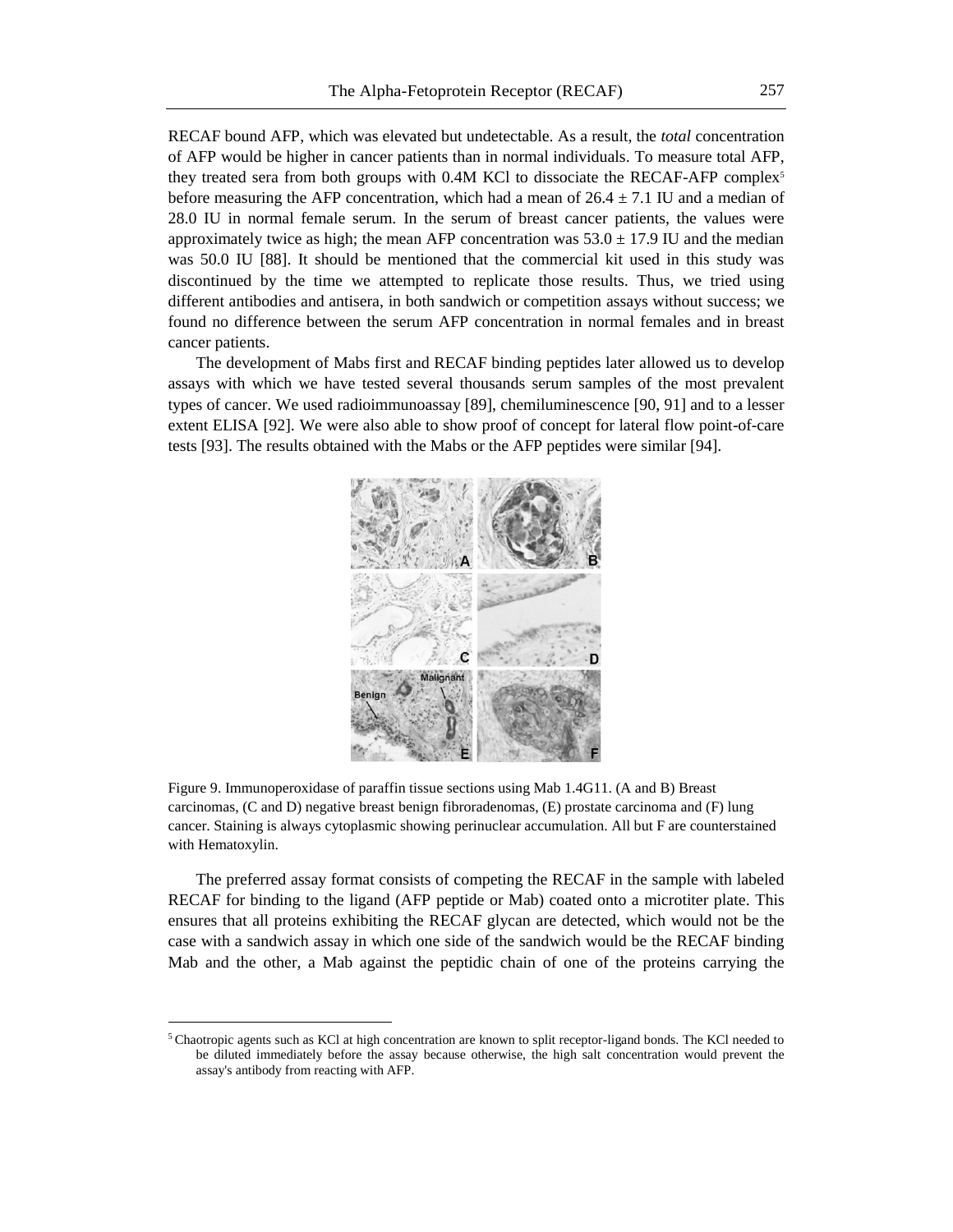RECAF glycan<sup>6</sup>. This is clearly illustrated in Figure 8: An assay in which the  $2<sup>nd</sup>$  antibody were directed against the protein backbone of the 53 kDa band would detect samples 3 and 4 but not sample 2.





Since we are measuring RECAF on several proteins with different molecular weights, the measurements cannot be expressed in ng/ml. As a result, the amount of RECAF is currently measured in arbitrary RECAF Units<sup>7</sup>.

Figure 12 depicts some of our findings: At 95% specificity, sensitivity<sup>8</sup> values vary, from one cancer type to another, between 75% and 90%. Please note that benign lesions of the breast and prostate are in their vast majority negative. It remains to be determined whether the false positives in the benign groups are truly benign or if they correspond to premalignant lesions. In this regard, it is reasonable to consider that the biochemistry changes involved in the transformation process precede changes in the morphology and therefore a biochemical test might yield positive results before the pathologist can detect signs of malignancy under the microscope. This brings us to the issue of the "golden standards" used for evaluating the sensitivity and specificity of this kind of test. The so called "golden standards" consist of a set of serum samples from patients that were diagnosed as having cancer or benign lesions by a pathologist examining histological sections under the microscope. Yet, there is a percentage

<sup>6</sup> Our attempts at developing a sandwich immunoassay format resulted in a loss of 10-15% sensitivity (true positives) compared to the competitive assay. Using more than one Mab to capture all RECAF glycated proteins would be too noisy and impractical to manufacture and quality control.

<sup>7</sup> The 95 percentile of a population of normal donors used as cutoff value corresponds to 4,600 Units of RECAF.

<sup>&</sup>lt;sup>8</sup> Sensitivity in this context does not refer to the amount of RECAF the test can measure but rather, it is the ability of the test to correctly identify patients with cancer. Specificity is the ability of the test to correctly identify individuals without the disease.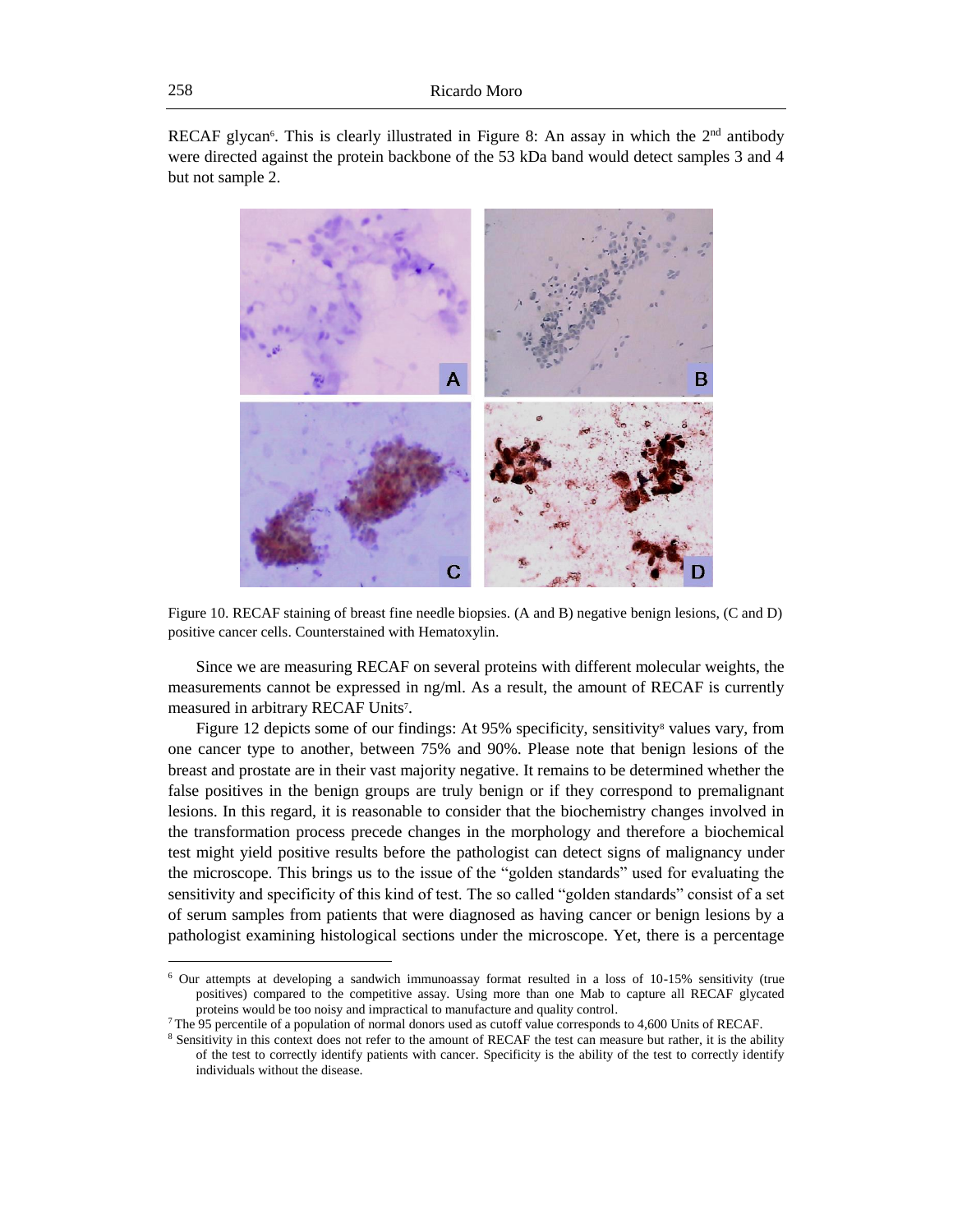of cases in which pathologists err [95, 96]. This error is usually ignored because it is relatively small, but it becomes very significant when evaluating a test that approaches the highly sought 100% specificity and sensitivity necessary for screening. To yield those values, a blood test would have to replicate the pathologist's error, which is formally absurd.



Figure 11. Sputum (top) and cervical (bottom) smears from normal individuals spiked with cultured lung cancer cells or cervical cancer cells respectively. After fixing, the slides were stained for RECAF. The cancer cells are notoriously stronger stained than the normal cells (including leukocytes in the bottom picture). Counterstained with Hematoxylin.

RECAF serum tests come close to the levels at which the pathologist error becomes relevant and this means that their actual sensitivity and specificity might be even higher. Also, it means that the test might be useful for cancer screening, which is very relevant given the fact that serum RECAF tests can detect a significant percentage of malignancies at early stages (I and II) [89, 91], when treatment is most effective. Furthermore, RECAF is not only elevated in the serum of cancer patients, but also in saliva, as shown in Figure 13. While the accuracy of the saliva test is lower than that of the serum test, saliva collection is remarkably simple and inexpensive. Thus, the saliva test should be set up with a cut-off value low enough to detect most of the cancer samples and then, on a second round, the saliva positive patients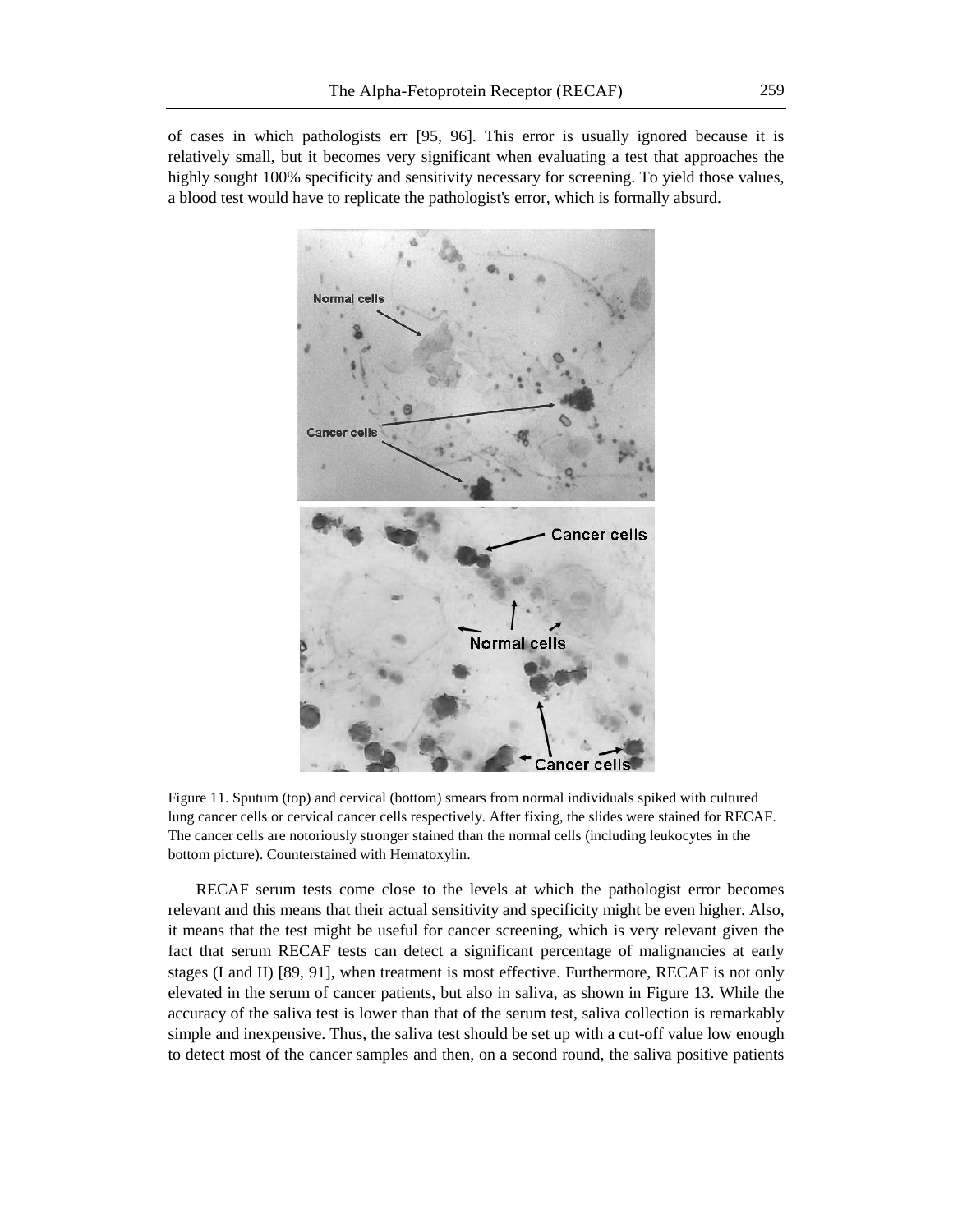would get a RECAF serum test with a high cut-off value to eliminate most of the false positives.



Figure 12. Serum RECAF concentration in patients with different types of cancer, benign lesions and normal donors. Ca = cancer. Circulating RECAF is elevated in cancer patients when compared to samples from patients with benign lesions or to serum from normal donors.



Figure 13. Receiver Operating Characteristic (ROC) curve of paired serum and saliva samples from 14 patients with breast cancer and 58 normal controls. The area under the curve (AUC) for serum = 1.0 and for saliva  $= 0.94$ .

The expression of RECAF in normal individuals is independent of age [89] and sex [unpublished results] and it seems to be unrelated to tumor mass. Moreover, there is no correlation in the expression of RECAF and CA125 [91] CEA [97] or PSA [98]. This allows combining the values of these common markers with the amount of RECAF thus increasing the overall sensitivity and specificity, in some cases, to the levels required for screening for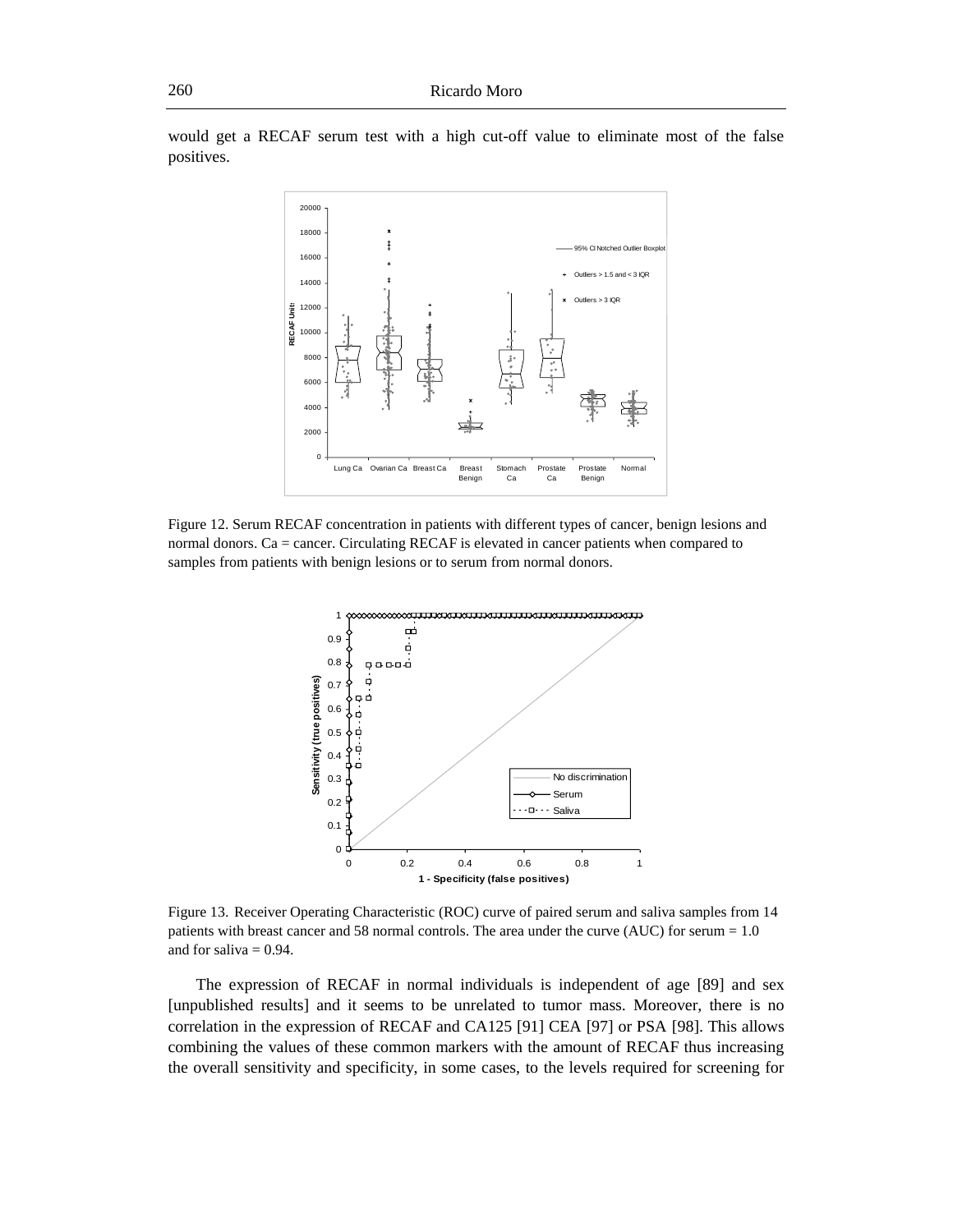early stages of ovarian cancer [91]. Combining PSA with RECAF is of particular interest because it brings together the RECAF specificity for malignancy with the organ specificity of PSA.

An intriguing possibility is to use serum RECAF as an indicator for prescribing chemotherapy to previously treated cancer patients with no clinical manifestation of cancer recurrence. It has been found that waiting for clinical or imaging evidence of recidivism results in poor outcome whereas guiding therapy with traditional markers before clinical manifestation improves prognosis [99]. The general idea is to administer chemotherapy when the cancer marker increases over a certain threshold even if the patient shows no evidence of recurrence. The broad spectrum of RECAF expression offers the enticing possibility of using this marker for guiding therapy in many different malignancies rather than the limited types of cancer that can be managed this way using current cancer markers.

In addition to the human RECAF tests, we developed a canine version using slightly modified AFP peptides. The test performance in terms of sensitivity and specificity was essentially the same as for the human test<sup>9</sup>.

# **POTENTIAL USES OF RECAF FOR CANCER THERAPY**

#### **Inhibition of Malignant Cell Proliferation by Anti-RECAF Mabs**

Mouse Mabs directed against human RECAF recognize mouse malignant cells [48, 54]. The 167H.4 Mab reacts with EL-4 and YAC-1 (two mouse T-lymphomas), TA-3, (a mouse mammary carcinoma cell line) and P-388 (a mouse malignant cell line of dendritic origin). This is unusual but not totally unexpected since AFP from one species binds or is taken up by cells from another species [21, 45], which suggests that the binding sites on both AFP and RECAF are highly conserved and yet different enough to elicit an immune response. The cross reaction of anti-human RECAF Mabs with mouse malignant cells enables the use of simple syngeneic mouse tumor models for cancer targeting rather than transplanting human cancers into nude mice.

There is a plethora of literature ascribing biological activities to AFP, ranging from apoptosis to the stimulation of cell proliferation. The anti-RECAF 167H.4 Mab showed an inhibitory effect on the rate of cell division: P-388 cells incubated with the Mab showed a substantial inhibition in cell replication (Figure 14). The cells were not killed, as they continued to exclude Trypan Blue and would re-start replication after washing out the Mab. Complete DNA synthesis suppression was not achieved however, perhaps due to the presence of bovine AFP and bovine RECAF in the fetal calf serum required to obtain a measurable amount of cell replication in the controls. Bovine AFP binds to the mouse RECAF [45] and competes, to a certain extent, with the 167H.4 Mab [personal observations].

<sup>&</sup>lt;sup>9</sup> While the overall sensitivity and specificity can be easily compared between humans and dogs, the comparison of the test performance within a given type of cancer is more difficult because the most prevalent types of cancer in dogs are different from the most prevalent cancers in humans: In dogs, the most common cancers are lymphomas, hemangiosarcomas, osteosarcomas and mast-cell-tumors. While breast cancer is also prevalent in dogs, it is less common than in humans.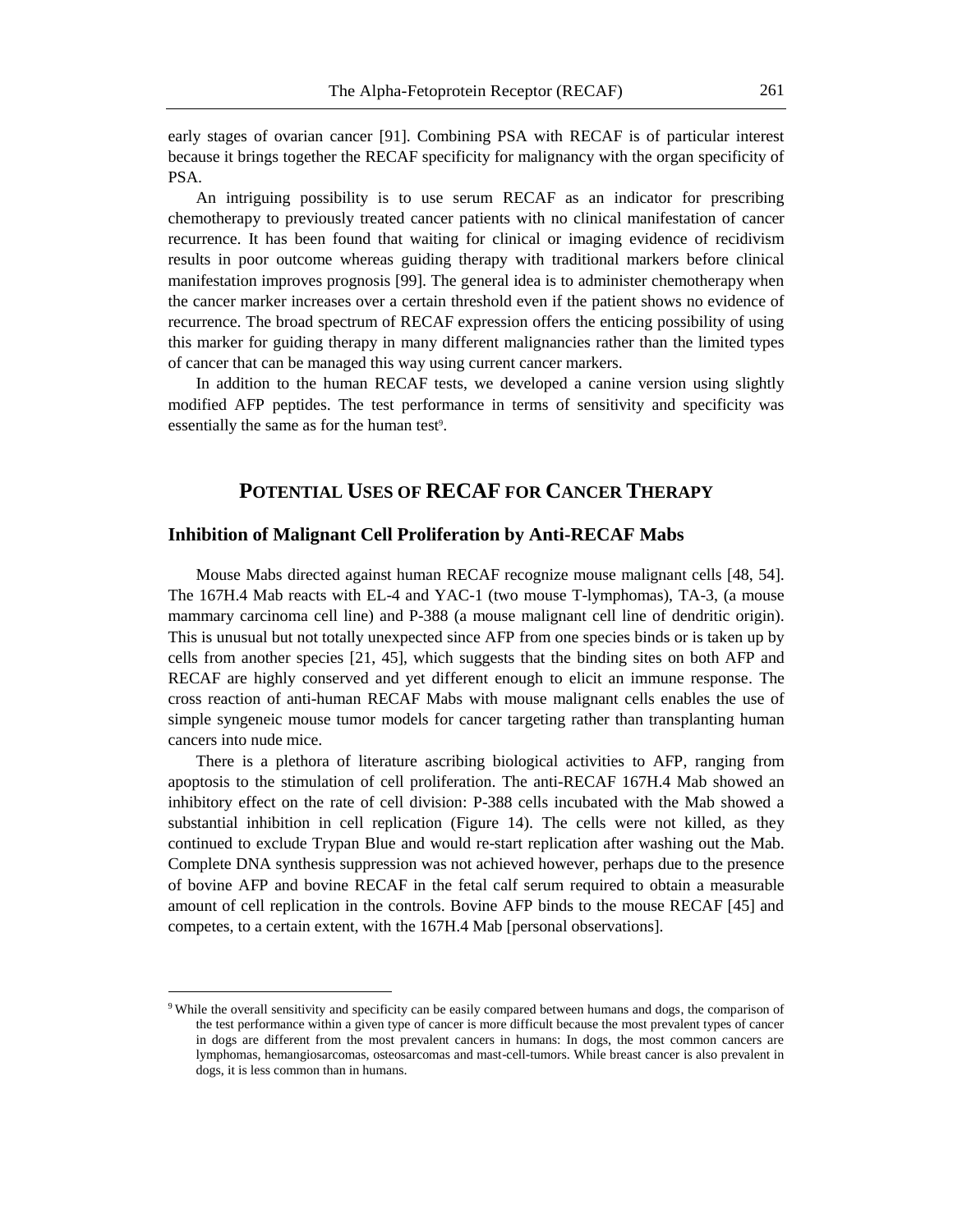A similar proliferation inhibition was obtained on LoVo cells (a human colon adenocarcinoma) [54]. In these experiments, it was shown that pure human AFP could reverse the inhibitory effect of the anti-receptor Mabs.

In addition, 167H.4 inhibited PHA transformation of normal human peripheral leukocytes.

All of these results point to a signal transduction pathway ending up on a cell proliferation control mechanism. In this context, it is worth mentioning that high concentrations of AFP can induce apoptosis [100, 101]. A great deal of work needs to be done in order to understand these control pathways, which could provide new strategies for cancer management.

These encouraging *in-vitro* results prompted a series of *in-vivo* experiments in which we inoculated C57 Black mice subcutaneously with  $2 \times 10^6$  EL-4 cells followed, the same day, by the intravenous injection of 100 uL of either 167H.4 Mab ascites produced in Balb/c or normal Balb/c serum. In order to facilitate EL-4 cell grafting, the animals received a 300 Rads dose a week before injection. Four to five animals were included in each group and the experiments were repeated 6 times with consistent results: By the sixth day after injection, there was a clear difference between the control animals, which exhibited tumors 5-6 mm in size, and the treated animals, which had only a scar at the site of the injection. If allowed to progress, the tumors killed all of the control animals within 3 weeks. In 5 out of 6 experiments, all of the treated animals remained tumor free until euthanized. In one experiment we kept the treated mice for 8 months with no noticeable signs of disease or other abnormalities. Their offspring was normal. Figure 15 depicts 2 control and 3 treated animals from one of those experiments.



Figure 14 Inhibition of P-388 cell proliferation by the 167H.4 anti-RECAF Mab as compared to normal mouse serum (NMS). The incorporation of  ${}^{3}H$ -Thymidine was reduced by 70%-75% in a 6 hour pulse chase experiment.

In the 6<sup>th</sup> and last experiment, the treated animals did developed tumors and eventually died of them, albeit they survived significantly longer than the controls (Figure 16). An assay conducted on the EL-4 cells in culture used for grafting these animals showed a drop to only 20% of specific <sup>125</sup>I-AFP binding. This unexplained and sudden drop in AFP binding, and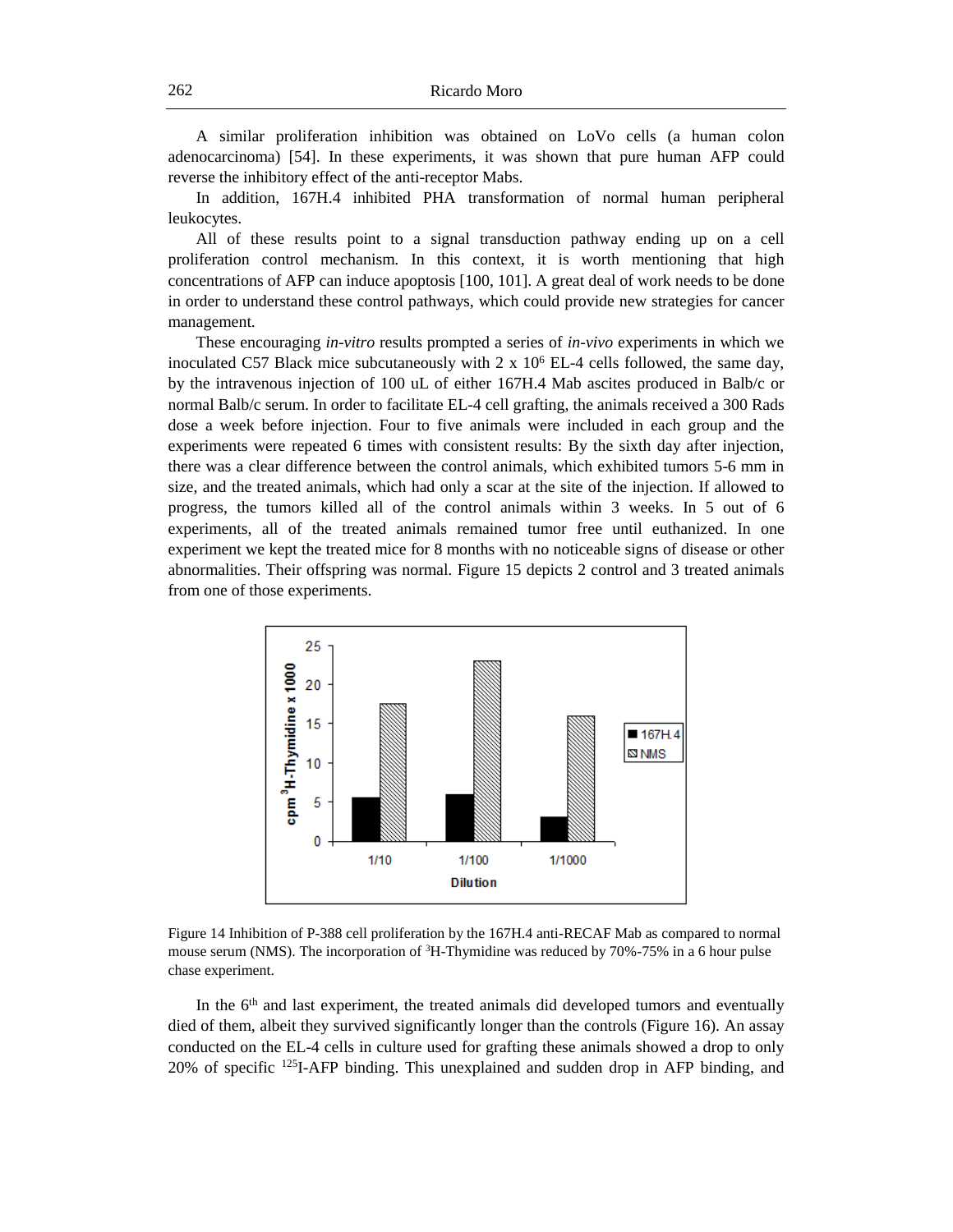hence in RECAF expression, has been previously noticed in other cell lines, such as MCF-7 and Ichikawa when they are cultured over many passages [personal observations], and could be related to the above mentioned RECAF gel bands polymorphism (Figure 8)<sup>10</sup>.



Figure 15. Tumor growth inhibition by the anti-RECAF 167H.4 Mab. Five mice on each group received an IV injection of either 100 uL of Mab ascites or normal mouse serum as a control, along with  $2 \times 10^6$ EL-4 cells injected subcutaneously on the abdomen. After 2 weeks, all control animals exhibited large tumors (two of these animals are shown on the left, with a circle around the tumors). All treated animals were tumor free as shown on the three animals on the right. The arrows point to the small scars left where the EL-4 cells were injected.



Figure 16. Tumor growth inhibition by the anti-RECAF 167H.4 Mab. This experiment was similar to the one depicted in Figure 15 with the difference that the specific AFP binding to the inoculated EL-4 cells had dropped by 80%. Nonetheless, the life span of the Mab treated animals was significantly longer than the control's.

These *in-vitro* and *in-vivo* results indicate that anti-RECAF antibodies might slow down or abrogate cell proliferation and makes our experience in carrying out over a dozen fusions to generate more anti-RECAF Mabs worth mentioning: After fusing the splenocytes of the immunized mouse with a myeloma partner<sup>11</sup>, we allowed the resulting hybridoma colonies to grow in 96 well plates. Once they were visible to the naked eye, we screened the supernatants

<sup>10</sup> It must be stressed that this RECAF turn-off phenomenon is not related to selective pressure by the Mab or to *invivo* growing conditions since it takes place during cell culture under standard conditions and before the cells are injected into a mouse or exposed to Mabs, AFP or any other targeting molecule.

<sup>&</sup>lt;sup>11</sup> SP2 or Fox-NY (the latter, was used for generating the previous round of anti-RECAF Mabs).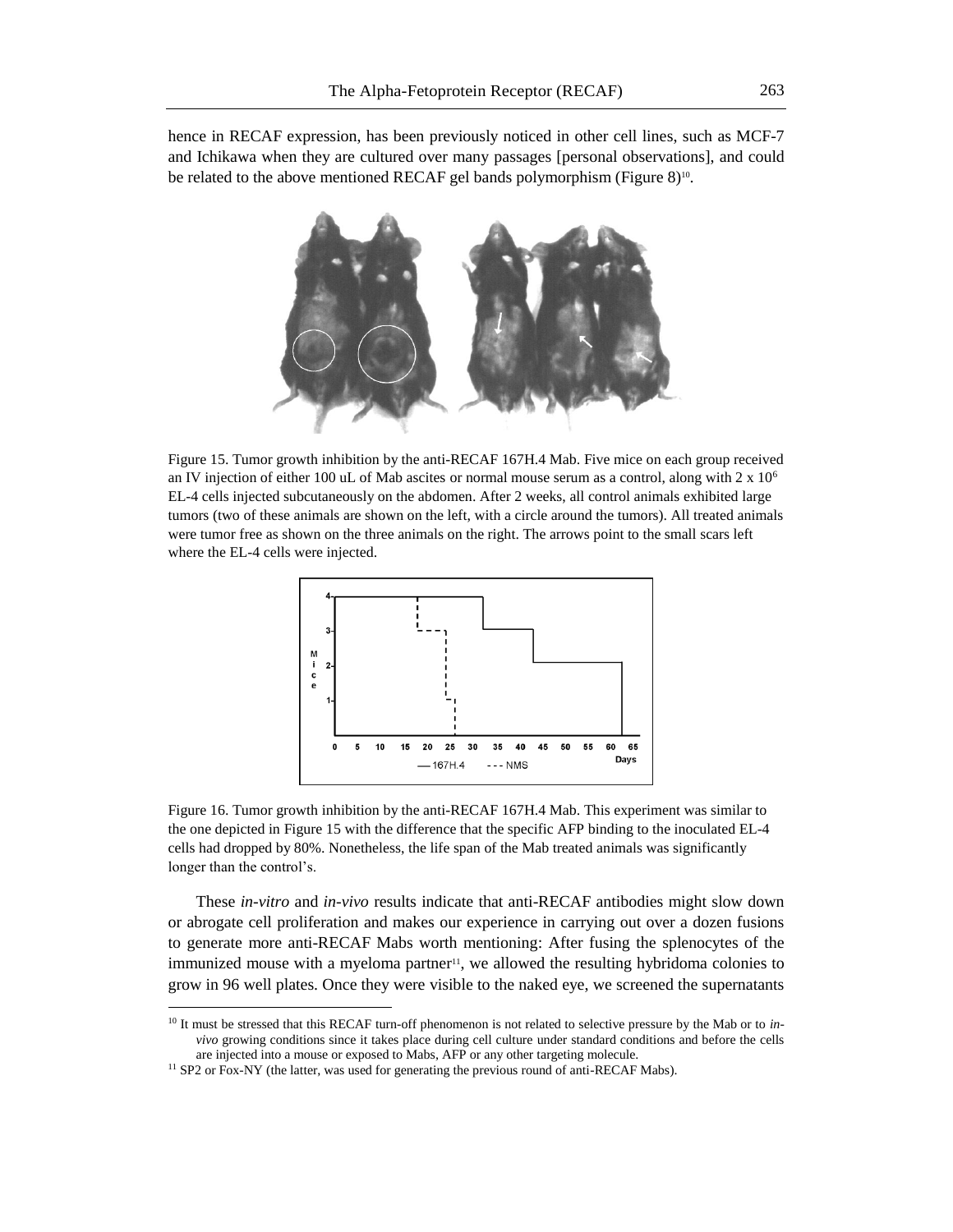by ELISA against RECAF. We also screened for AFP binding inhibition as described elsewhere in this chapter. We usually found 5-15 positive clones in a 10 plate fusion. As time went by (and the concentration of Mab in the wells increased), the cells from those positive wells would stop growing, they would become picnotic and finally die. However, the cells could be kept alive by changing the medium every 48 hours. This 'suicidal' behavior could be explained by the presence of RECAF on the hybridoma cells, which would be carried over from the fusion partner. As the concentration of anti-RECAF secreted by the hybridoma increased, the cells would stop proliferating in a sort of autocrine negative feedback loop.

Another worth mentioning fact is that not all anti-RECAF Mabs inhibit binding. For example, Mab 1.4G11 has no *in-vitro* effect on cell proliferation despite (a) recognizing all the same bands that AFP recognizes on a Western (including the membrane associated 31 kDa and 18 kDa bands), (b) inhibiting the binding of AFP to its receptor and (c) being inhibited from binding to RECAF by an excess of AFP. These are the same criteria used for discovering 167H.4, which *did* inhibited cell proliferation. The main difference between the two Mabs is the immunogen used: 167H.4 was generated from a mouse immunized with a pool of human breast cancer biopsies solubilized with NP-40 and retained on Agarose-PNA (Peanut Agglutinin), which was then injected into a mouse [54]. 1.4G11 was produced from a mouse immunized against the soluble RECAF fraction from an MCF-7 extract.

It should be pointed out that a 1/300 dilution of the serum from the mouse used to generate the 167H.4 Mab also inhibited the binding of <sup>125</sup>I-AFP to Ichikawa cells by 71% [48] (as a reference, the supernatant of the 167H.4 clone inhibited  $^{125}I$ -AFP binding by 73%). This is of practical interest: If a 1/300 dilution of the serum could inhibit cell proliferation *in-vitro*, it is likely that inside the animal the neat serum should inhibit cell proliferation even better, providing the mouse with some protection against cancer whether it was grafted of spontaneously generated. In essence, the animal would have been vaccinated against most cancer types given the broad spectrum of RECAF expression.

At present, the mechanisms underlying the proliferation inhibition are unknown but they must involve a message from the AFP receptor(s) on the cell surface to the nucleus. It seems reasonable to consider that the receptor molecules carry the message to the cytoplasm or even to the nuclear membrane, where immunohistology shows strong RECAF accumulation and capping. A thorough analysis of the possible pathways involving AFP binding proteins has been advanced by Mizejewski [102].

# **RECAF Targeted Chemotherapy**

The discovery of cancer markers rekindled Paul Ehrlich's dream of a "magic bullet" which would target and kill cancer cells without destroying healthy cells, thus significantly improving standard chemotherapy.

The most common type of cancer-targeted compound consists of two parts, the delivery moiety (usually an antibody), which should be as cancer specific as possible, and the toxic moiety, which, once delivered into the cell, kills it. The latter can consist of chemotherapy agents such as Doxorubicin, Chlorambucil, Taxol, etc. or biological toxins such as Ricin, Abrine and others. Radioactive isotopes have also been used for this purpose [103]. The delivery moiety and the toxic moiety can be linked together in a variety of ways. The type of link is important because it must fulfill certain requisites: It should split only within the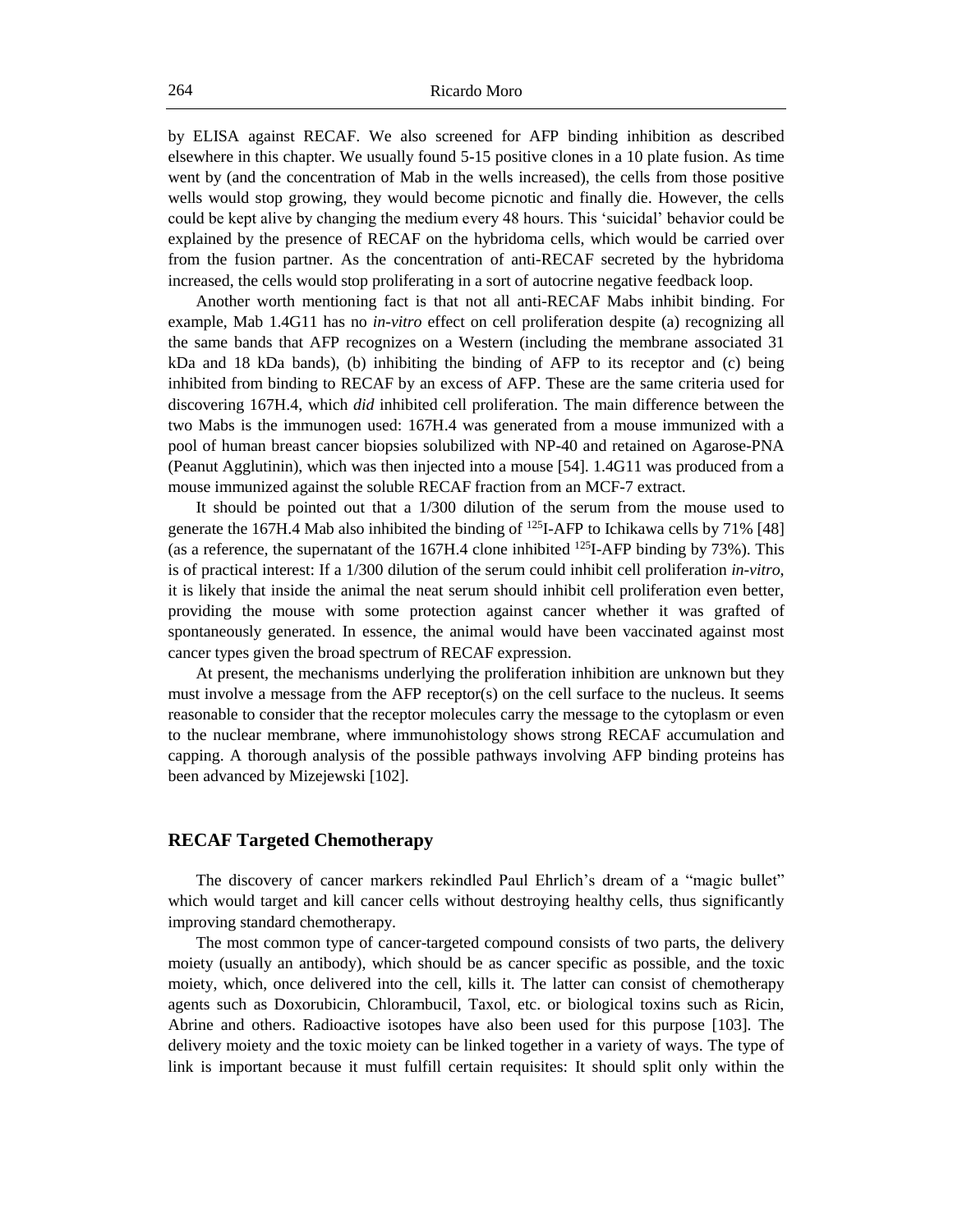targeted cell and once inside, cancer cells must be able to break it down effectively to allow the toxic component to reach its target(s).

In general, targeted therapy has not delivered on its promise mainly because of the lack of suitable delivery vehicles: There are not that many cancer markers available and most – AFP is a typical example – move in the wrong direction, from within the cell outwards. The toxic moieties have also exhibited problems. For example, at tolerable doses, many chemotherapy agents do not achieve 100% cell killing, which leads to recurrence and in many cases, to selection of drug resistant cancer cells. Powerful cell toxins such as Ricin or Abrine are exceptions, since they exhibit phenomenal killing efficiency but their large size and immunogenicity are problematic.

RECAF offers several interesting features as a cancer cell target: Firstly, the receptor moves in the right direction; it carries AFP into the cell. This favors the intake of toxic payloads. Secondly, AFP, or a peptide thereof can be used as the delivery molecule with some obvious advantages over using antibodies such as: (i) no immune response triggered against the injected material (thus, no need to humanize Mabs), (ii) small size with faster tissue penetration and elimination if an AFP fragment or peptide is used and (iii) the possibility to tailor a peptide to optimize cell penetration and/or conjugation to the toxic moiety. The major difficulty associated with using RECAF as a target used to be the high cost and ethical issues related to purifying AFP of fetal origin in large quantities but this has been addressed by developing recombinant polypeptides [104, 105] or short peptides [56, 57] containing the AFP amino acid sequence that binds to RECAF.

As early as 1983, Deutsch et al*.* conjugated Daunomycin to arachidonic and docosahexaenoic acids and showed, both *in-vitro* and *in-vivo*, that the conjugates were effective against AFP producing hepatomas but ineffective against hepatomas that did not synthesize that protein. *In-vitro*, cell killing by Daunomycin-fatty acid conjugates was  $\sim$ 3 times higher than using Daunomycin alone. *In-vivo*, 100 days after grafting rats with an AFP producing hepatoma, all non-treated animals as well as the animals that received Daunomycin alone were dead, whereas 3 out of 5 animals injected with the conjugates were still alive [106]. These authors also found that the Daunomycin exhibited a "marked diminution" in toxicity when conjugated to fatty acids as compared to the free drug. They speculated that their results depended on the affinity of AFP for arachidonic acid, which would selectively bring the Daunomycin complex to the hepatoma cells.

A more direct approach was taken by Feldman et al*.*, who conjugated Doxorubicin directly to AFP. This resulted in a 5-fold increase of the conjugate toxicity compared to the drug alone [107].

As mentioned above, the conjugation chemistry is important because AFP is known to enter and exit cancer cells unscathed [45] whereas the toxic payload must be retained and reach its cellular target. To address this issue, Yabbarov et al*.* used an acid-labile aconitil link between rAFP3D (a recombinant  $3<sup>rd</sup>$  domain fragment of AFP) and Doxorubicin [108]. They found that while Doxorubicin alone was slightly more cytotoxic to SCOV3 cells (an ovarian cancer cell line sensitive to the drug) than the conjugate, the latter was significantly less toxic to normal lymphocytes than Doxorubicin alone, thus allowing the use of a higher concentration of the drug. Interestingly, the conjugate was far more effective on SKVLB ovarian cancer cells, which are resistant to Doxorubicin, than the drug alone. This suggests that the resistance mechanism might be related to poor cell internalization of the drug, which would be enhanced by the delivery mechanism provided by the AFP fragment. If this is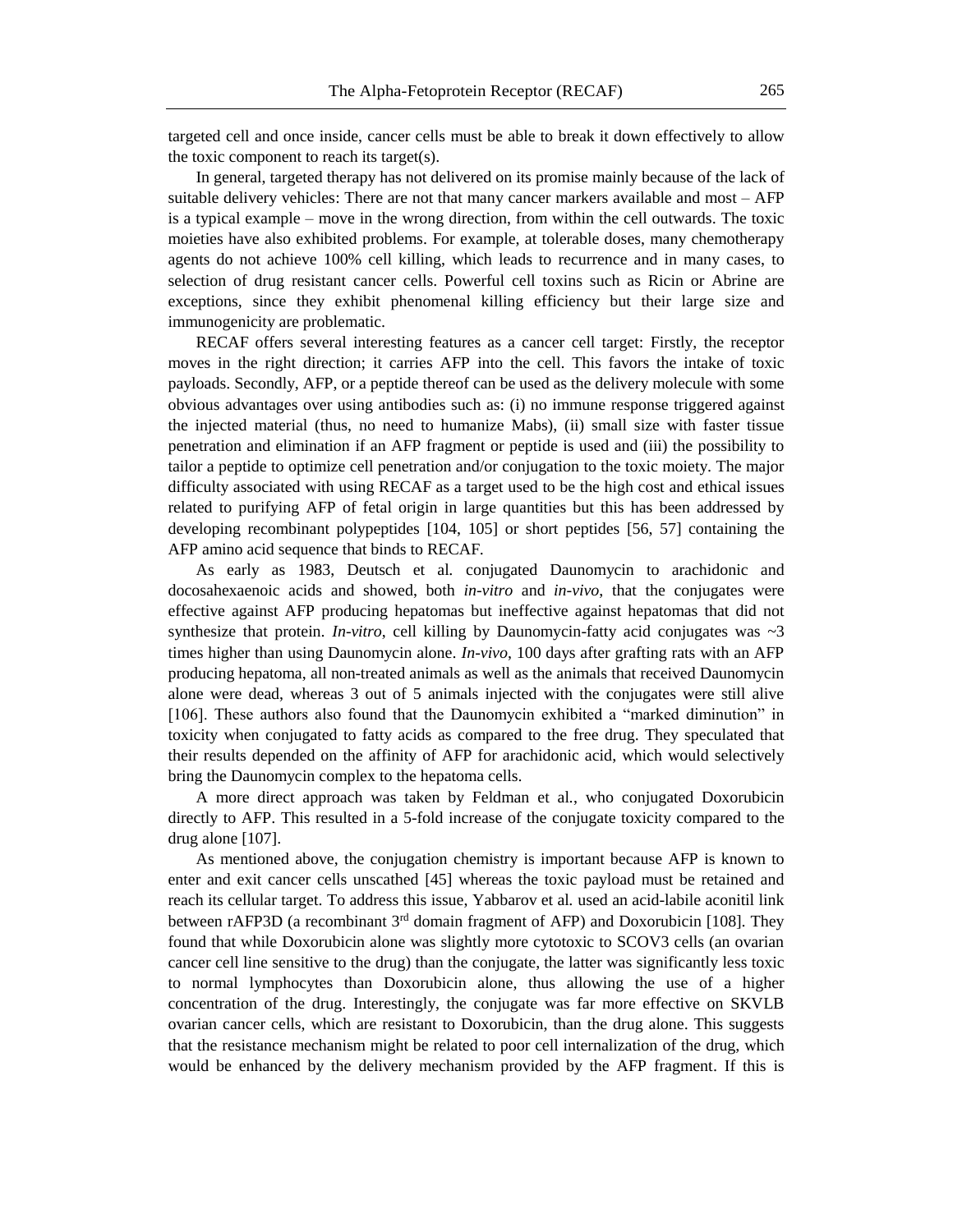representative of a more general situation, then AFP-drug conjugates might help treat some drug resistant cancers.

Similar results were obtained with Paclitaxel loaded nanoparticles attached to rAFP3D [109].

Besides drugs or toxins, RECAF could be used as a target for the intracellular delivery of interference RNA, as suggested by Glebova et al*.* [110].

The literature and our own experiments strongly support the idea that conjugating cytotoxic agents with AFP or fragments thereof moderately increases toxicity, but its main merit comes in the form of a substantial reduction of the drug cytotoxicity to normal cells. It is the cancer/normal cytotoxic ratio that is much improved. This indicates that the amount of conjugated drug could be greatly increased without generating the dreadful secondary effects of chemotherapy, thus rendering the treatment more effective.

A potential problem in using RECAF as a target is that its expression is related to the degree of cell differentiation and therefore, poorly differentiated normal cells, such as stem cells and reproductive cells, could be targeted as well. This, however, does not seem to be the case: As mentioned above, the administration of anti-RECAF Mabs completely abrogated the growth of tumors in mice but the animals did not seem to be affected by the treatment despite being followed up for several months. Also, mice injected with massive doses of <sup>131</sup>I-AFP were unaffected by the radiation and had normal litters indicating that the reproductive cells were not affected.

In a series of experiments *in-vitro*, we tried to circumvent the difficulties related to the  $d\text{rug-ligand}^{12}$  conjugation chemistry by coupling the anti-RECAF 1.4G11 Mab to Thimerosal®, a mercury based antimicrobial that attaches loosely to free thiols in proteins [111]. The conjugation method and cytotoxicity test were extremely simple: The Mab was incubated with Thimerosal® for 4-6 hours and the free antimicrobial was then removed by gel filtration on Sephadex<sup>®</sup> G-25. Immediately after, the conjugate was incubated for 48 hours with the target cells in serum free medium and the cell viability was determined by the MTT method [112]. As shown in Figure 17, the conjugate killed cancer cells very effectively while having little effect on MRC-5, which is considered as a normal human diploid lung cell line [113].

Figure 18 shows the effects of a 1.4G11-Thimerosal<sup>®</sup> conjugate and two irrelevant Mabs conjugated to Thimerosal<sup>®</sup> in identical manner, on JC mouse breast cancer cells [113]. Only the 1.4G11-Thimerosal® conjugate killed the cells, indicating that cell demise was not the result of Thimerosal® leaking from the conjugate into the medium but rather due to the intracellular delivery of the toxic payload by the anti-RECAF Mab.

It is unlikely that Thimerosal® will be used for *in-vivo* cancer targeting since its loose binding to proteins would result in serum proteins sequestering most of the injected chemical. Moreover, mercury is a toxic compound. However, these conjugates could be used *in-vitro* for purging bone marrow of leukemia cells prior to using it for auto-transplantation.

<sup>&</sup>lt;sup>12</sup> The ligand in this case could be AFP, or an anti-RECAF Mab, an AFP peptide, etc.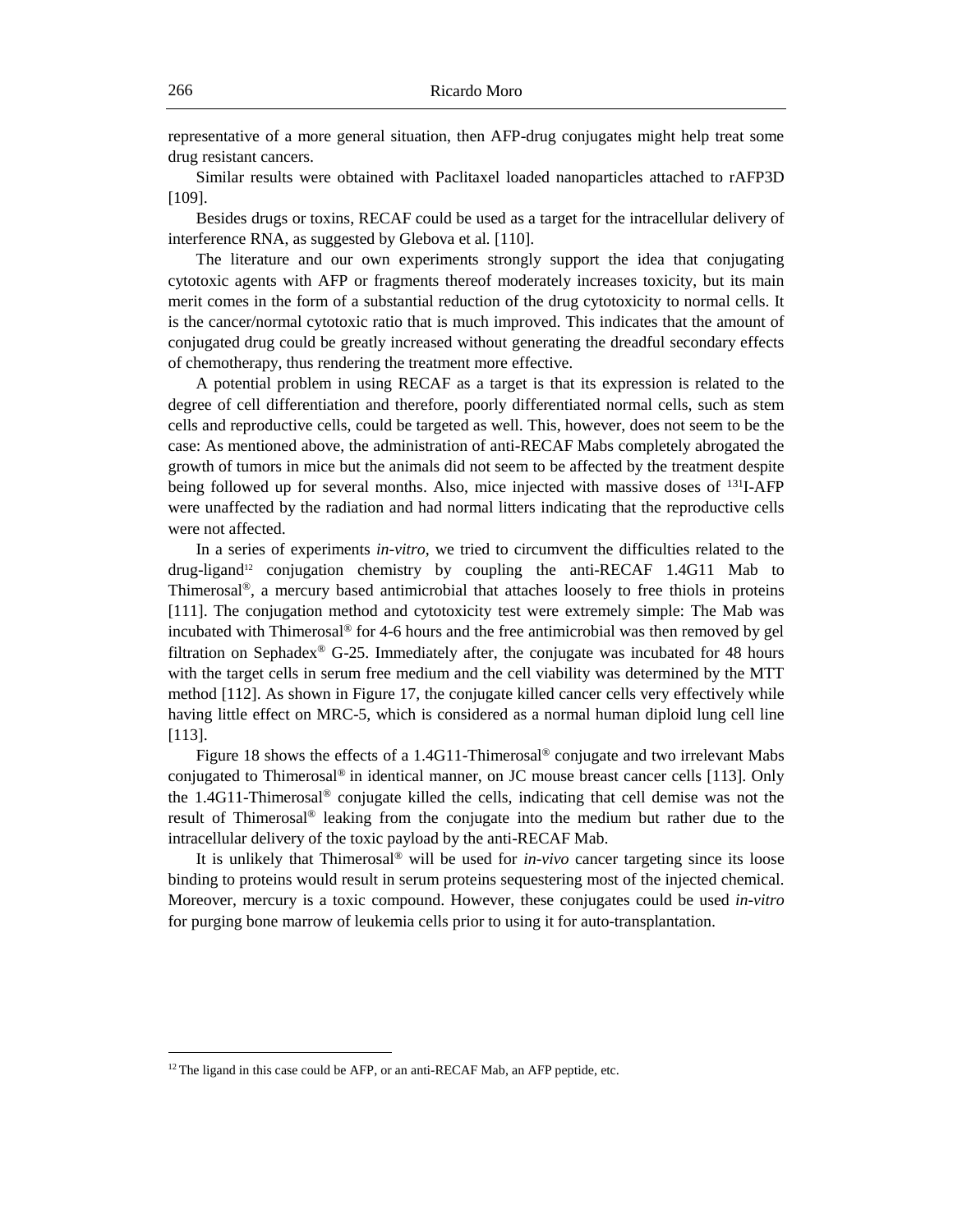

Figure 17. Incubation of cancer and normal human cell lines with different doses of the 1.4G11 anti-RECAF Mab conjugated to Thimerosal® . Cells were incubated with the conjugate for 48 hours in serum free medium. Cell killing was determined by the MTT assay. The conjugate's effect on MRC-5 (a normal cell line) is negligible compared to the effect on a lung cancer cell line (SW-1573).



Figure 18. JC cells were incubated under identical conditions (48 hours, serum free medium and 10 ug/ml of IgM) with two irrelevant IgM Mabs and 1.4G11 (an IgM producing Mab against RECAF). The 3 Mabs were conjugated to Thimerosal® under identical conditions. Only the 1.4G11- Thimerosal® conjugate killed the cells, showing that cell demise is not due to leaking of conjugated Thimerosal<sup>®</sup> into the medium.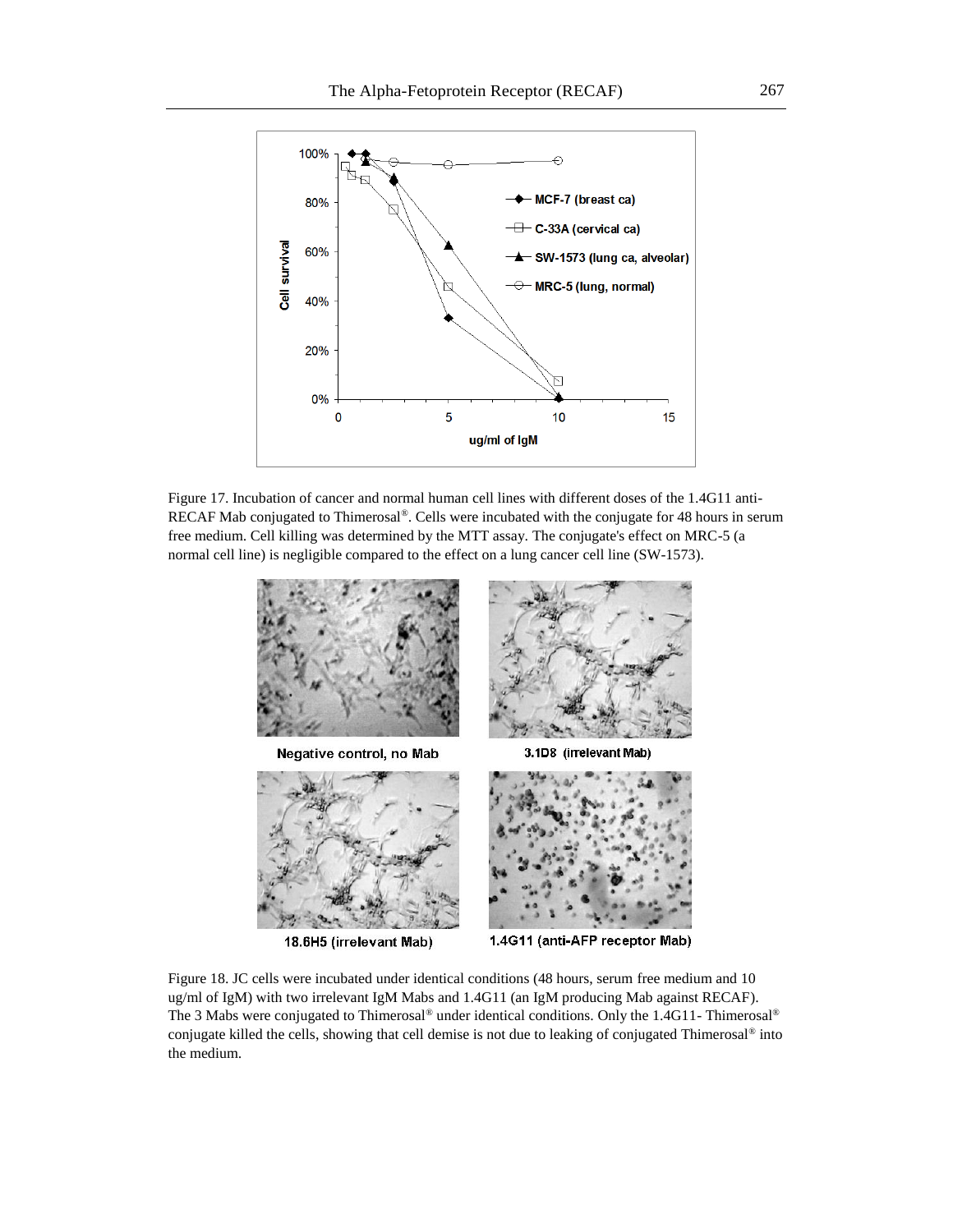## **CONCLUSION**

There is a substantial amount of research done on RECAF, ranging from its characterization and physiology, to its potential uses in medical practice.

On the characterization side, it is clear that a number of different proteins in cancer cell extracts bind to AFP. It is equally clear that the receptor for AFP is an N-glycan. Until proven otherwise, it seems logical to assume that the same glycan is attached to all these proteins. Thus we used, throughout this chapter and in previous articles, the acronym RECAF as a representation of the site, on that glycan, where AFP binds. This makes the term RECAF a functional descriptor rather than a protein name, which greatly simplifies things, particularly when working with complex mixtures such as cell extracts or serum where more than one protein may be binding to AFP. In addition, to denote a particular protein or gel band with RECAF activity, one can add the molecular weight at the end of RECAF. For example, the 65 kDa RECAF band would be RECAF-65.

The potential medical applications based on RECAF are particularly enticing: There is a body of evidence showing that RECAF could be used as a marker for detecting cancer cells on tissue sections and more importantly, on smears. Elevated serum RECAF has been shown to detect early stages of cancer, when conventional therapy yields 80-90% survival rates. The high sensitivity and specificity of the marker leaves open its potential for screening, particularly when used in combination with other cancer markers. On a more speculative basis, serum RECAF could be used for monitoring patients in remission, and perhaps prompting, if values increased over time, the administrating of therapy before recurrence became clinically evident, at which time the prognosis is usually ominous.

Several authors have demonstrated that RECAF has potential for scintigraphy, with which, small malignant tumors have been detected. This type of imaging could be used to confirm the malignant nature of a lesion in a suspicious mammography or to evaluate the presence of metastases in patients already diagnosed with cancer.

Finally, there is substantial evidence, both *in-vitro* and *in-vivo*, showing that cancer cells can be targeted and destroyed using anti-RECAF Mabs by themselves or coupled to cytotoxic agents, as well as by AFP and fragments or peptides thereof coupled to drugs.

Given the span of applications in which RECAF has yielded positive results and the medical significance of some of those applications, it appears as evident that this system warrants a great deal of future work.

## **REFERENCES**

- [1] Abelev, G. I., Perova, S. D., Khramkova, N. I., Postnikova, Z. A. and Irlin, I. S. (1963). Production of embryonal alpha-globulin by transplantable mouse hepatomas. *Transplantation*, *1*, 174-180.
- [2] Ruoslahti, E. and Seppala, M. (1971). Studies of carcinofetal proteins: III. Development of a radioimmunoassay for AFP. Demonstration of AFP in serum of healthy human adults. *Int J Cancer*, *8*, 374-378.
- [3] Ruoslahti, E. and Seppala, M. (1979). AFP in cancer and fetal development. *Adv Cancer Res*, *29*, 275-310.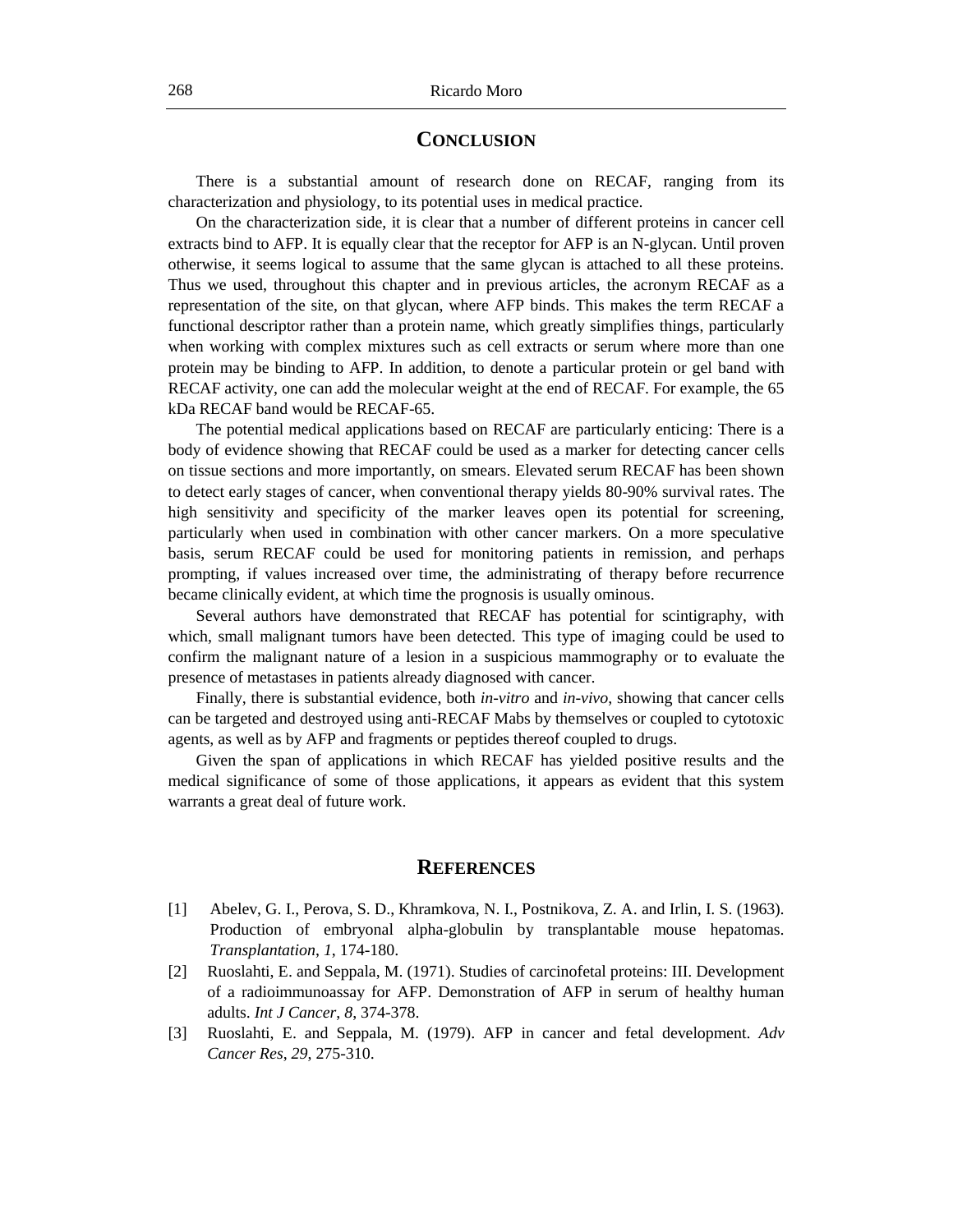- [4] Benno, R. H. and Williams, T. H. (1978). Evidence for intracellular localization of AFP in the developing rat brain. *Brain Res*, *142*, 182- 186.
- [5] Trojan, J. and Uriel, J. (1980). Immunocytochemical localization of AFP in the developing rat brain. *Oncodevelop Biol Med*, *1*, 107-111.
- [6] Dziegielewska, K. M., Evans, C. A. M., Lorscheider, F. L., Malinowska, D. H., Mollgard, K., Reynolds, M. L. and Saunders, N. R. (1981). Plasma proteins in fetal sheep brain: Blood-barrier and intracerebral distribution. *J Physiol*, *318*, 239-250.
- [7] Uriel, J., Trojan, J. Dubouch, P. and Pineiro, A. (1982). Intracellular AFP and albumin in the developing nervous system of the baboon. *Path Biol*, *30*, 79-83.
- [8] Mollgard, K., Jacobsen, M., Clausen, O. P. and Saunders, N. R. (1979). Immunohistochemical evidence for an intracellular localization of plasma proteins in human foetal choroid plexus and brain. *Neuroscience Letters*, *14*, 85-90.
- [9] Moro, R. and Uriel, J. (1981). Early localization of AFP in the developing nervous system of the chicken. *Oncodevelop Biol Med*, *2*, 391-398.
- [10] Moro, R. (1983). Selective localization of AFP and serum albumin within the sensory ganglia cells of developing chicken. *Neuroscience Letters*, *41*, 253-257.
- [11] Uriel, J., Trojan, J., Moro, R. and Pineiro, A. (1983). Intracellular uptake of AFP: A marker of neural differentiation. *Ann NY Acad Sci*, *417*, 321-329.
- [12] Torand-Allerand, C. D. (1980). Coexistence of AFP, albumin and transferrin immunoreactivity in neurons of the developing mouse brain. *Nature*, *286*, 733-734.
- [13] Fielitz, W., Esteves, A. and Moro, R. (1984). Protein composition of the cerebrospinal fluid in the developing chick embryo. *Dev Brain Res*, *13*, 111-115.
- [14] Ali, M., Balapure, K., Singh, D. R., Skulka, R. N. and Sahib, M. (1981). Ontogeny of AFP in human foetal brain. *Brain Res*, *207*, 459-464.
- [15] Ali, M., Mujoo, K. and Sahib, M. (1983). Synthesis and secretion of AFP and albumin by newborn rat brain cells in culture. *Dev Brain Res*, *6*, 47- 55.
- [16] Schachter, B. S. and Toran-Allerand, C. D. (1982). Intraneuronal AFP and albumin are not synthesized locally in developing brain. *Dev Brain Res*, *5*, 93-98.
- [17] Pineiro, A., Calvo, M., Iguaz, F., Lampreave, F. and Naval, J. (1982). Characterization, origin and evolution of AFP and albumin in post-natal rat brain. *Int J Biochem*, *14*, 817- 822.
- [18] Uriel, J., Faivre-Bauman, A., Trojan, J. and Foiret, D. (1981). Immunocytochemical demonstration of AFP uptake by primary cultures of fetal hemisphere cells from mouse embryos. *Neurosci Lett*, *27*, 171.
- [19] Hajeri-Germond, M., Trojan Uriel, J. and Hauw, J. J. (1984). *In-vitro* uptake of exogenous AFP by chicken dorsal root ganglia. *Dev Neurosci*, *6*, 111-117.
- [20] Villacampa, M. J., Lampreave, F., Calvo, M., Naval, J., Pineiro, A. and Uriel, J. (1984). Incorporation of radiolabeled AFP in the brain and other tissues of the developing rat. *Dev Brain Res*, *12*, 77-82.
- [21] Moro, R., Fielitz, W., Esteves, A., Grunberg, J. and Uriel, J. (1984). *In-vivo* uptake of heterologous AFP and serum albumin by ependymal cells of developing chicken embryos. *Int J Dev Neuroscience*, *2*, 143-148.
- [22] Trojan, J. and Uriel, J. (1982). Immunocytochemical localization of AFP and serum albumin in ecto-, meso-, and endodermal tissue derivatives of the developing rat. *Oncodevelop Biol Med*, *3*, 13-22.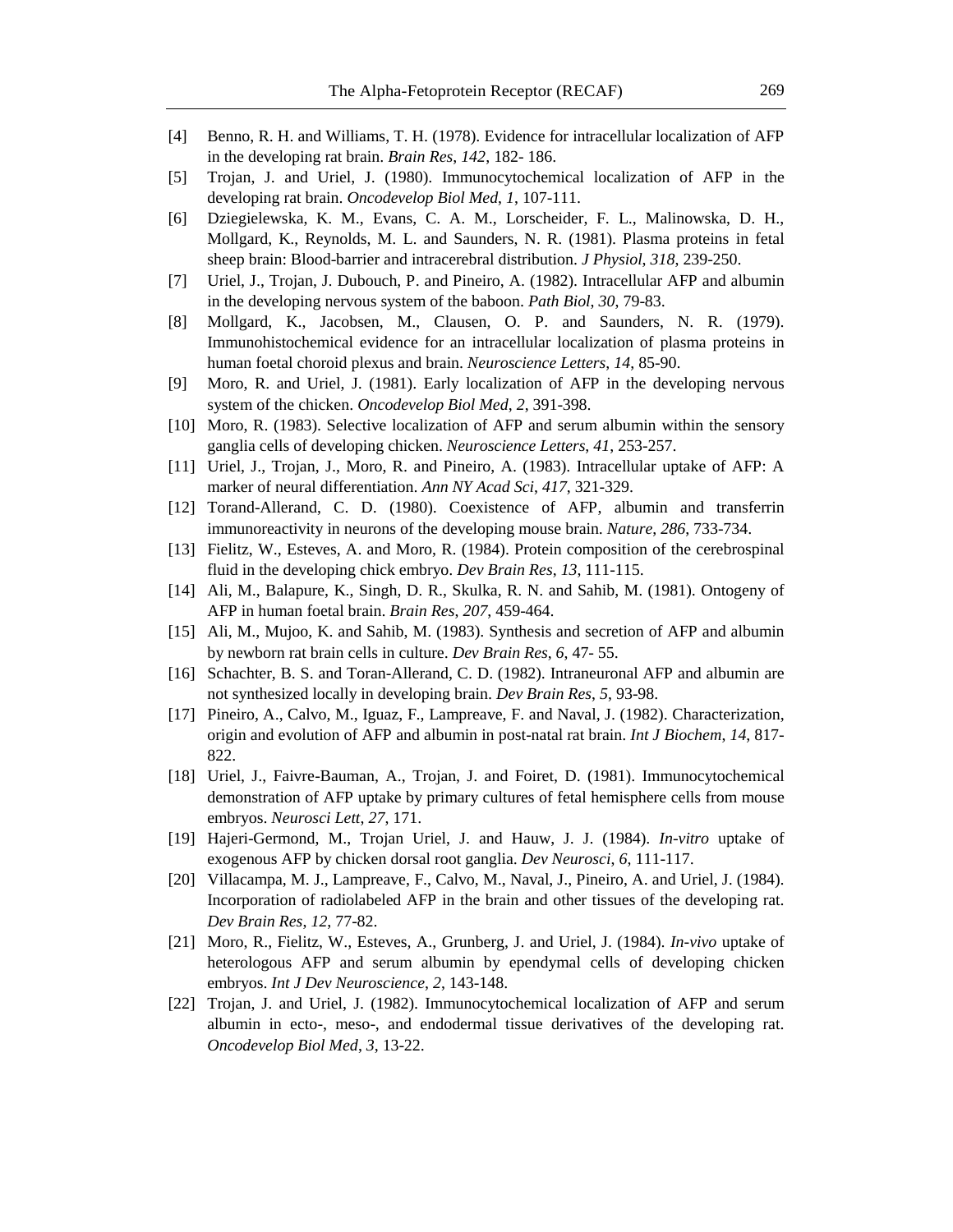- [23] Jacobsen, M., Lassen, L. C. and Mollgard, K. (1984). Immunohistochemical evidence for intracellular localization of plasma proteins in CNS and some neural crest derivatives in human embryos. *Tumor Biol*, *5*, 53-60.
- [24] Uriel, J. (1979). Retrodifferentiation and the fetal patterns of gene expression in cancer. *Adv Cancer Res*, *29*, 127-174.
- [25] Uriel, J., Failly-Crepin, C., Villacampa, M. J., Pineiro, A. and Geuskens, M. (1984). Incorporation of AFP by the MCF-7 human breast carcinoma cell line. *Tumor Biol*, *5*, 41-51.
- [26] Uriel, J. Poupon, M. F. and Geuskens, M. (1983). AFP uptake by cloned cells lines derived from a nickel-induced rat rhabdomyosarcoma. *Br J Cancer*, *48*, 261-269.
- [27] Hajeri-Germond, M., Naval, J., Trojan, J. and Uriel, J. (1985). The uptake of AFP by C1300 mouse neuroblastoma cells. *Br J Cancer*, *51*, 791-796.
- [28] Calvo, M., Laborda, J., Naval, J., Georgoulias, V. and Uriel, J. (1985). Uptake of fluoresceinated AFP by human leukemic cells. XIII annual meeting of the International Society for Oncodevelopmental Biology and Medicine. Paris, France. *Tumour Biol*, *6*(4), 273-446.
- [29] Uriel, J., Villacampa, M. J., Moro, R., Naval, J. and Failly-Crepin, C. H. (1983). Accumulation d'AFP radiomarque'e dans des tumeurs mammaires spontane'es de la souris. *C R Acad Sci Paris*, *297*, 589.
- [30] Uriel, J., Villacampa, M. J., Moro, R., Naval, J. and Failly-Crepin, C. (1984). Uptake of radiolabeled AFP by mouse mammary carcinomas and its usefulness in tumor scintigraphy. *Cancer Res*, *44*, 5314-5319.
- [31] Moro, R., Heuguerot, C., Vercelli-Retta, J., Fielitz, W., Lopez, J. J. and Roca, R. (1984). The use of radioiodinated AFP for the scintigraphic detection of mouse mammary carcinomas. *Nuclear Med Comm*, *5*, 5-12.
- [32] Hajeri-Germond, M., Naval, J., Trojan, J. and Uriel, J. (1985). The uptake of AFP by C1300 mouse neuroblastoma cells. *Br J Cancer*, *51*, 791-796.
- [33] Line, B. R. and ALBANY MEDICAL CENTER HOSPITAL NY. (1998). <sup>99M</sup>Tc Alphafetoprotein: A novel, specific agent for the detection of human breast cancer. *Defense Technical Information Center*, http:// www.dtic.mil/docs/citations/ADA357295.
- [34] Line, B., Feustel, P., Festin, S., Andersen, T., Dansereau, R., Lukasiewicz, R. and Bennett, J. (1999). Scintigraphic detection of breast cancer xenografts with Tc-99m natural and recombinant human alpha-fetoprotein. *Cancer Biotherapy and Radiopharmaceuticals*, *14*(6), 485-494.
- [35] Rieppi, G., Fielitz, W., Vercelli, J., Moro, R., Esteves, A. and Roca, R. (1985). <sup>131</sup>I-AFP uptake by experimentally induced inflamatory lesions. *R.I.R.C.S. Med Sci*, *13*, 515-516.
- [36] Trojan, J., Naval, J., Jusforgues, H. and Uriel, J. (1989). Alpha-fetoprotein (afp) in granulomatous inflammation of the mouse. *British Journal of Experimental Pathology*, *70*(4), 469-478.
- [37] Dattwyler, R. J., Murgita, R. A. and Tomasi, T. B. (1975). Binding of Alpha-Foetoprotein to murine T cells. *Nature*, *256*, 656-657.
- [38] Uriel, J., Bouillon, D., Russel, C. and Dupiers, M. (1976). AFP: The major high affinity estrogen binder in rat uterine cytosols. *Proc Nat Acad Sci U.S.A. 73*, 1452-1456.
- [39] Torre, J. M., Laborda, J., Naval, J., Darracq, N., Calvo, M., Mishal, Z. and Uriel, J. (1989). Expression of alpha-fetoprotein receptors by human T-lymphocytes during blastic transformation. *Molecular Immunology*, *26*(9), 851-857.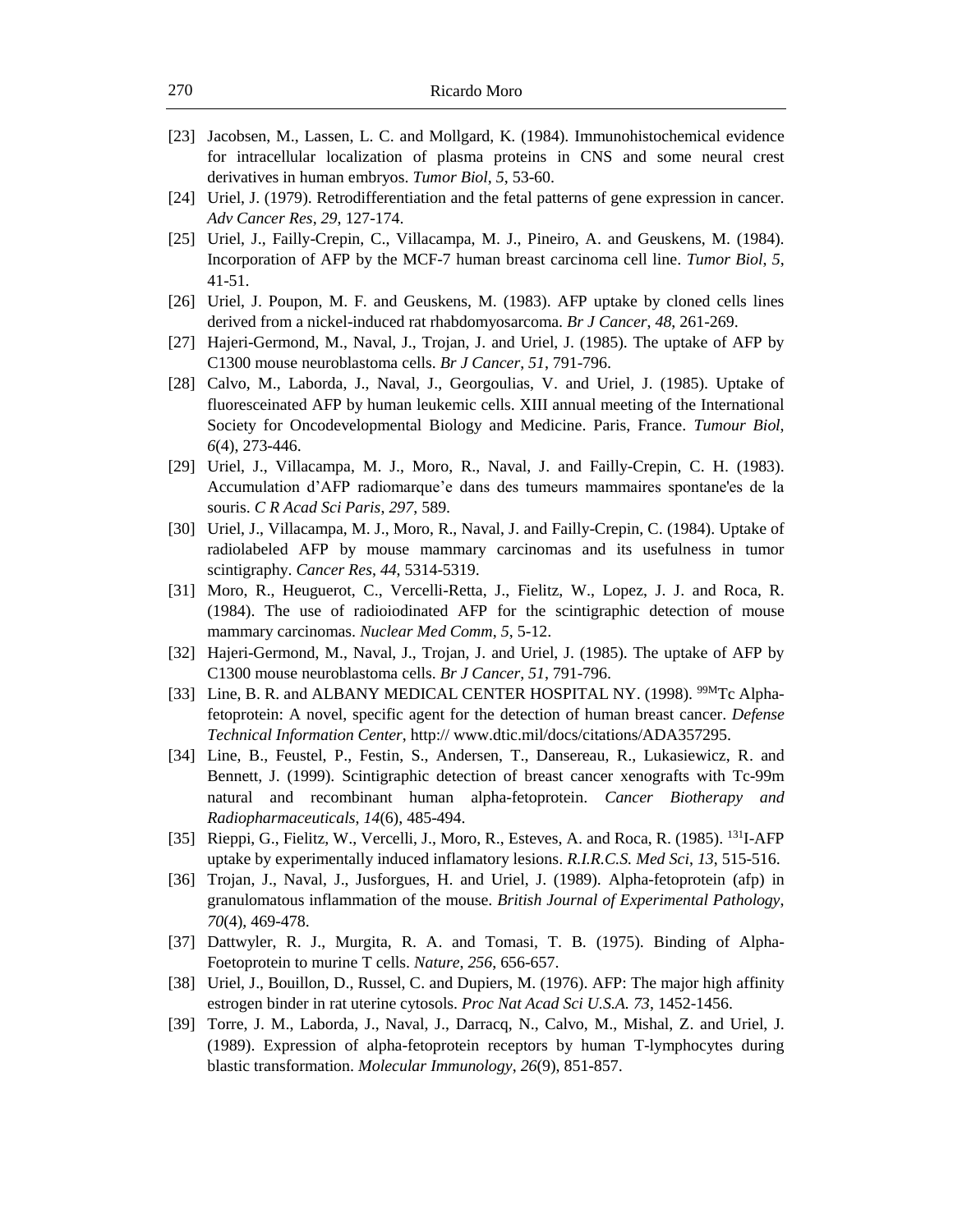- [40] Yakimenko, E. F., Karamova, E. R., Goussev, A. I., Hilgers, J., Abelev, G. I. and Yazova, A. K. (1998). Epitope mapping of human alpha-fetoprotein. *Tumour Biol.*, *19*(4), 301-309.
- [41] Smalley, J. R. and Sarcione, E. J. (1980). Synthesis of AFP by immature rat uterus. *Bioch Biophys Res Comm*, *92*, 1429-1434.
- [42] Sarcione, E. J., Zloty, M., Delluomo, D. S., Mizejewski, G. and Jacobson, H. (1983). Detection and measurement of AFP in human breast cancer cytosol after treatment with 0.4 M KCl. *Cancer Res*, *43*, 3739-3741.
- [43] Sarcione, E. J. and Hart, D. (1985). Biosynthesis of AFP by MCF-7 human breast cancer cells. *Int J Cancer*, *35*, 315-318.
- [44] Villacampa, M. J., Moro, R., Naval, J., Failly-Crepin, C., Lampreave, F. and Uriel, J. (1984). RECAFs in a human breast cancer cell line. *Bioch Biophy Res Comm*, *122*, 1322-1327.
- [45] Naval, J., Villacampa, M. J., Goguel, A. F. and Uriel, J. (1985). Cell type specific receptors for AFP in a mouse T-lymphoma cell line. *Proc Natl Acad Sci U.S.A.*, *82*, 3301-3305.
- [46] Suzuki, Y., Carl, Q. Y. and Alpert, E. (1992). Isolation and partial characterization of a specific RECAF in human monocytes. *J Clin Invest*, *90*, 1530-1536.
- [47] Biddle, W. and Sarcione, E. J. (1989). Cytoplasmic RECAFs in MCF-7 human breast cancer cells and primary breast cancer tissue from postmenopausial women. *Biological activities of Alpha1-Fetoprotein*, Vol. *II*, CRC Press, Boca Raton, FL, 129-138.
- [48] Moro, R., Tamaoki, T., Wegmann, T. G., Longenecker, B. M. and Laderoute, M. P. (1993). Monoclonal antibodies directed against a widespread oncofetal antigen: The Alpha-Fetoprotein Receptor. *T Biol*, *14*, 116-130.
- [49] Newby, D., Dalgliesh, G., Lyall, F. and Aitken, D. A. (2005). Alphafetoprotein and alphafetoprotein receptor expression in the normal human placenta at term. *Placenta*, *26*(2), 190-200.
- [50] Benassayag, C., Vallette, G., Delorme, J., Savu, L. and Nunez, E. A. (1980). High affinity of nonesterified polyunsaturated fatty acids for rat alpha-fetoprotein (AFP). *Oncodev Biol Med*, *1*(1), 27-36.
- [51] Aussel, C. and Masseyeff, R. (1983). Human alpha-fetoprotein-fatty acid interaction. *Bioch Biophys Res Comm*, *115*(1), 38-45.
- [52] Aussel, C. and Masseyeff, R. (1983). On rat alpha-fetoprotein as a fatty acid carrier. *Bioch Biophys Acta (BBA)/Lipids and Lipid Metabolism*, *752*(2), 324-328.
- [53] Torres, J. M., Anel, A. and Uriel, J. (1992). Alpha-fetoprotein-mediated uptake of fatty acids by human T lymphocytes. *J Cellular Physiology*, *150*(3), 456.
- [54] Laderoute, M. P. (1991). The characterization of a novel, widespread, PNA-reactive tumor-associated antigen: The alpha-fetoprotein receptor/binding protein, ProQuest Dissertations Publishing*.*
- [55] Dudich, I., Tokhtamysheva, N., Semenkova, L., Dudich, E., Hellman, J. and Korpela, T. (1999). Isolation and structural and functional characterization of two stable peptic fragments of human alpha-fetoprotein. *Biochemistry*, *38*(32), 10406-10414.
- [56] Schmid, R., Moro, R. and Moro, R. J. (2011). AFP peptides that bind to RECAF (RECAF). *Tumor Biology*, *32*(S1), 111.
- [57] Moro, R. J. and Schmid, R. H. (2011). Peptides that bind the alpha-fetoprotein (AFP) receptor and uses thereof. WIPO Patent application WO2011048503.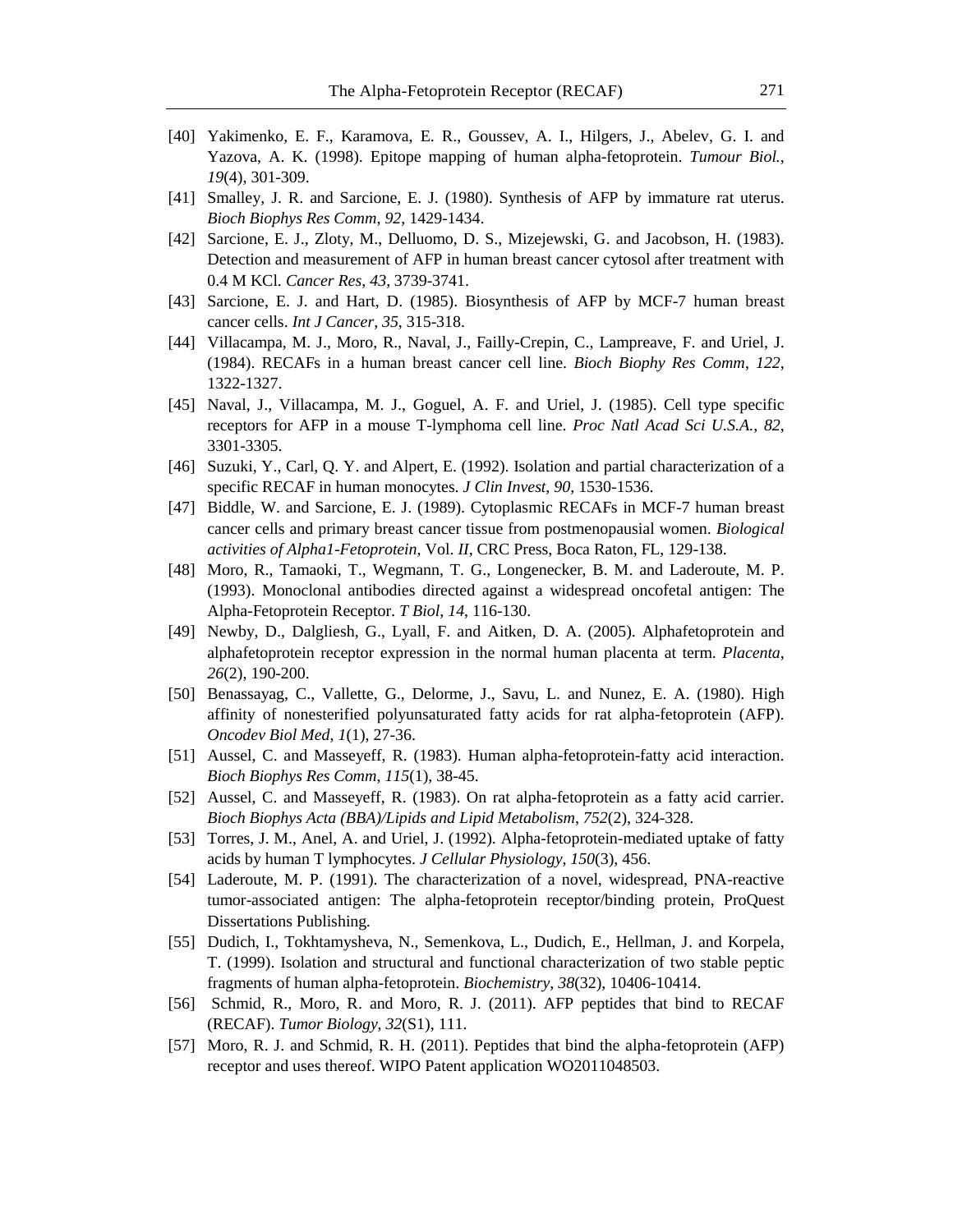- [58] Pang, X., Chen, M., Jia, W. and Zhou, X. (2008). Inhibitory effects of human AFPderived peptide-pulsed dendritic cells on mouse hepatocellular carcinoma. *Chinese J of Cancer*, *27*(12), 1233.
- [59] Butterfield, L. H., Ribas, A., Dissette, V. B., Lee, Y., Yang, J. Q. and Pilar De la Rocha Economou, J. S. (2006). A phase I/II trial testing immunization of hepatocellular carcinoma patients with dendritic cells pulsed with four α-fetoprotein peptides. *Clin Cancer Res*, *12*(9), 2817-2825.
- [60] Mizukoshi, E., Nakamoto, Y., Tsuji, H., Yamashita, T. and Kaneko, S. (2006). Identification of α-fetoprotein‐derived peptides recognized by cytotoxic T-lymphocytes in HLA-A24+ patients with hepatocellular carcinoma. *Int J Cancer*, *118*(5), 1194-1204.
- [61] Vakharia, D. and Mizejewski, G. J. (2000). Human alpha fetoprotein peptides bind estrogen receptor and estradiol, and suppress breast cancer. *Breast Cancer Res Treatment*, *63*(1), 41-52.
- [62] Li, Z., Wang, X., Lin, H., Xu, B., Zhao, Q., Qi, B. and Wang, Z. (2015). Anti-tumor immunity elicited by cross-linking vaccine heat shock protein 72 and alpha-fetoprotein epitope peptide. *Neoplasma*, *62*(5), 713-721.
- [63] DeFreest, L., Mesfin, F., Joseph, L., McLeod, D., Stallmer, A., Reddy, S. and Bennett, J. (2004). Synthetic peptide derived from alpha-fetoprotein inhibits growth of human breast cancer: Investigation of the pharmacophore and synthesis optimization. *J Peptide Res*, *63*(5), 409-419.
- [64] Mesfin, F. B., Bennett, J. A., Jacobson, H. I., Zhu, S. and Andersen, T. T. (2000). Alpha-fetoprotein-derived antiestrotrophic octapeptide. *Bioch Biophys Acta - Molecular Basis of Disease*, *1501*(1), 33-43.
- [65] Esteban, C., Geuskens, M. and Uriel, J. (1991). Activation of an Alpha-Fetoprotein (AFP) receptor autocrine loop in HT-29 human colo carcinoma cells. *Int J Cancer*, 49, 425-430.
- [66] Esteban, C., Trojan, J., Macho, A., Mishal, Z., Lafarge-Frayssinet, C. and Uriel, J. (1993) Activation of an alpha-fetoprotein/receptor pathway in human normal and malignant peripheral blood mononuclear cells. *Leukemia*, 7, 1807-18016.
- [67] Severin, S. E., Kanevski, V. Y., Sologub, V. K., Nakachian, R. and Severin, E. S. (1994). The purification of human alpha-fetoprotein receptor from fetal and cancerous tissues. *XXII Meeting of the ISOBM*, *Tumour Biol*, *16*(5), 297-344.
- [68] Villacampa, M. J., Alava, M. A., Uriel, J. and Pineiro, A. (1985). Characterization of a membrane-receptor for Alpha-fetoprotein in rat fetal tissues. XIII Meeting of the ISOBM, Paris.
- [69] Kanevsky, V., Pozdnyakova, L., Aksenova, O., Severin, S., Katukov, V. and Severin, E. (1997). Isolation and characterization of AFP-binding proteins from tumor and fetal human tissues. *Biochemistry and Molecular Biology International*, *41*(6), 1143-1151.
- [70] Severin, E. S., Kanevsky, Y. V., Sologub, V. K., Luzhkov, Y. M., Koromyslova, I. A., Severin, S. E., Frias-Pena, J., Nakachian, R. and Andreani, J. (1996). The natural immunity against Alpha-Fetoprotein Receptor (AFPR). *XXIII Meeting of the ISOBM Montreal*, *Tumour Biol*, *17*, Suppl 1, 1-85.
- [71] Torres, J., Darracq, N. and Uriel, J. (1992). Membrane proteins from lymphoblastoid cells showing cross-affinity for  $\alpha$ -fetoprotein and albumin. isolation and characterization. *Bioch Biophys Acta (BBA)/Protein Structure and Molecular Enzymology*, *1159*(1), 60-66.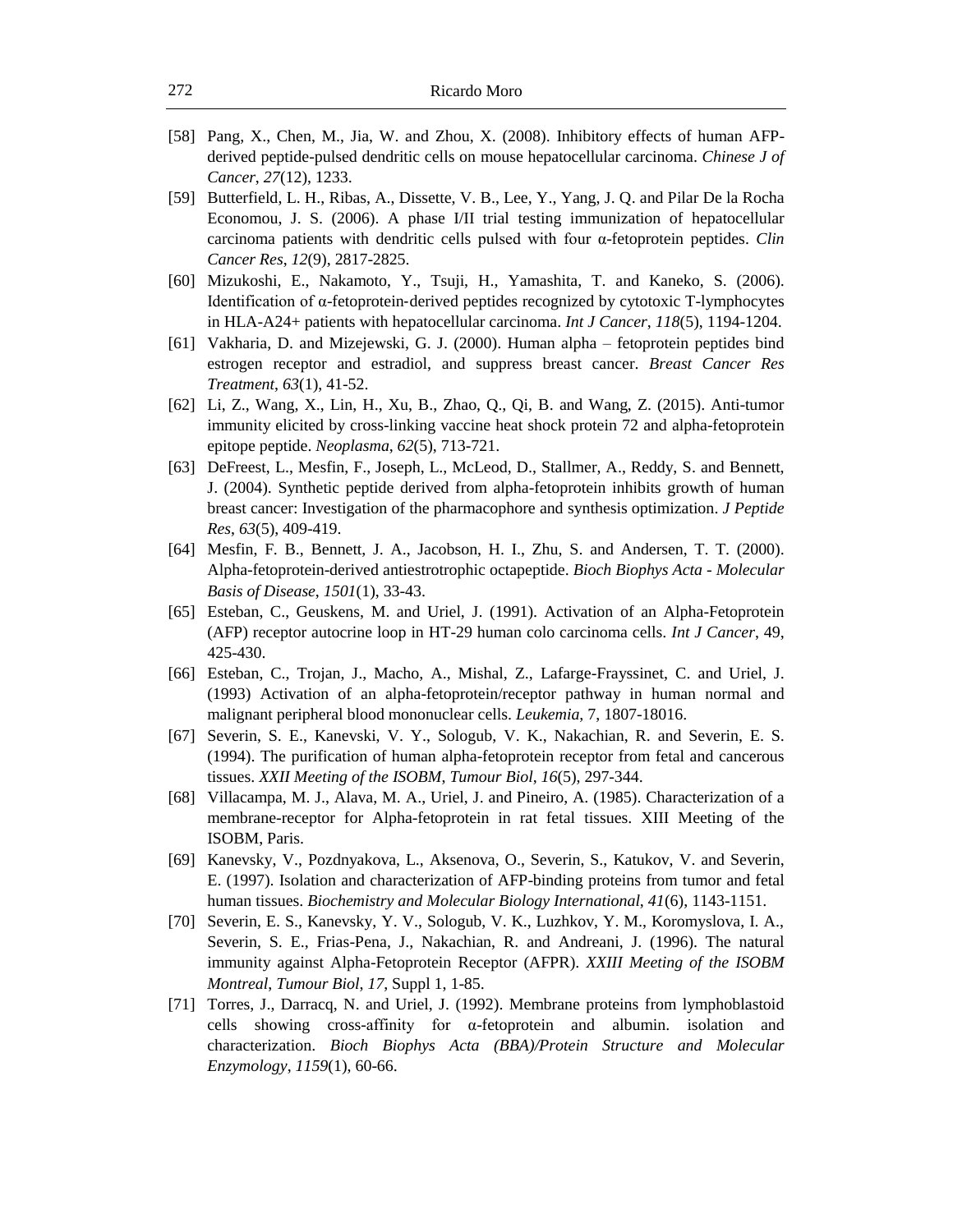- [72] Uriel, J., Naval, J. and Laborda, J. (1987). α-Fetoprotein-mediated Transfer of Arachidonic Acid into Cultured Cloned Cells Derived from a Rat Rhabdomyosarcoma. *J Biol Chem*, *262*(8), 3579-3585.
- [73] Uriel, J., Torres, J. and Anel, A. (1994). Carrier-protein-mediated enhancement of fattyacid binding and internalization in human T-lymphocytes. *Bioch Biophys Acta BBA - Molecular Cell Research*, *1220*(3), 231-240.
- [74] Torres, J. M., Geuskens, M. and Uriel, J. (1991). Receptor-mediated endocytosis and recycling of alpha-fetoprotein in human B-lymphoma and T-leukemia cells. *Int J Cancer*, *47*(1), 110–117.
- [75] Parmelee, D. C., Evenson, M. A. and Deutsch, H. F. (1978). The presence of fatty acids in human alpha-fetoprotein. *J Biol Chem*, *253*(7), 2114-2119.
- [76] Vallette, G., Vranckx, R., Martin, M., Benassayag, C. and Nunez, E. (1989). Conformational changes in rodent and human alpha-fetoprotein - influence of fattyacids. *Biochim Biophys Acta*, *997*(3), 302-312.
- [77] Nishihira, J., Koyama, Y., Sakai, M. and Nishi, S. (1993). The fatty acid binding site of human α-fetoprotein. *Bioch Biophys Res Comm*, *196*(3), 1049-1057.
- [78] Tkacz, J. S. and Lampen, J. O. (1975). Tunicamycin inhibition of polyisoprenyl Nacetylglucosaminyl pyrophosphate formation in calf-liver microsomes. *Biochem Biophys Res Commun*, *65*(1), 248-257.
- [79] Mizejewski, G. J. (2013). Review of the adenocarcinoma cell surface receptor for human alpha-fetoprotein; proposed identification of a widespread mucin as the tumor cell receptor. *T Biol*, *34*(3), 1317-1336.
- [80] Mizejewski, G. J. (2014). The adenocarcinoma cell surface mucin receptor for alphafetoprotein: Is the same receptor present on circulating monocytes and macrophages? A commentary. *T Biol*, *35*(8), 7397-7402.
- [81] Mizejewski, G. (2015). The alpha-fetoprotein third domain receptor binding fragment: In search of scavenger and associated receptor targets. *J Drug Targeting*, *23*(6), 538- 551.
- [82] Pardee, A. D., Yano, H., Weinstein, A. M., Ponce, A. A. K., Ethridge, A. D., Normolle, D. P. and Butterfield, L. H. (2015). Route of antigen delivery impacts the immunostimulatory activity of dendritic cell-based vaccines for hepatocellular carcinoma. *J Immunotherapy of Cancer*, *3*(1), 32-48.
- [83] Uriel, J., Laborda, J. Naval, J. and Gueskens, M. (1989). *RECAFs in malignant cells: An overview. Biological activities of Alpha1-Fetoprotein*, Vol. *II*. CRC Press, Boca Raton, FL, 103-117.
- [84] Tsuboi, S., Taketa, K., Nouso, K., Fujikawa, T., Manabe, K., Ohmori, H. and Shiratori, Y. (2006). High level of expression of α-fetoprotein receptor in gastric cancers. *Tumor Biology*, *27*(6), 283-288.
- [85] Moro, R. J. (filed: 1994). Detection of cancer using antibodies to the alphafeto protein receptor. US Patent US6514685*.*
- [86] Lie-Injo, L. E., Caldwell, J., Ganesan, S. and Ganesan, J. (1976). Radioimmunoassay of serum alpha-fetoprotein in patients with different maliganant tumors. *Cancer*, *38*(1), 341-345.
- [87] Vântu, A., Bălănescu, I., Stafidov, N. and Voiculeţ, N. (1982). Variations of serum carcinoembryonic antigen, alpha-fetoprotein and immunoglobulin levels in patients with breast cancer. *Med Interne*, *20*(2), 151-155.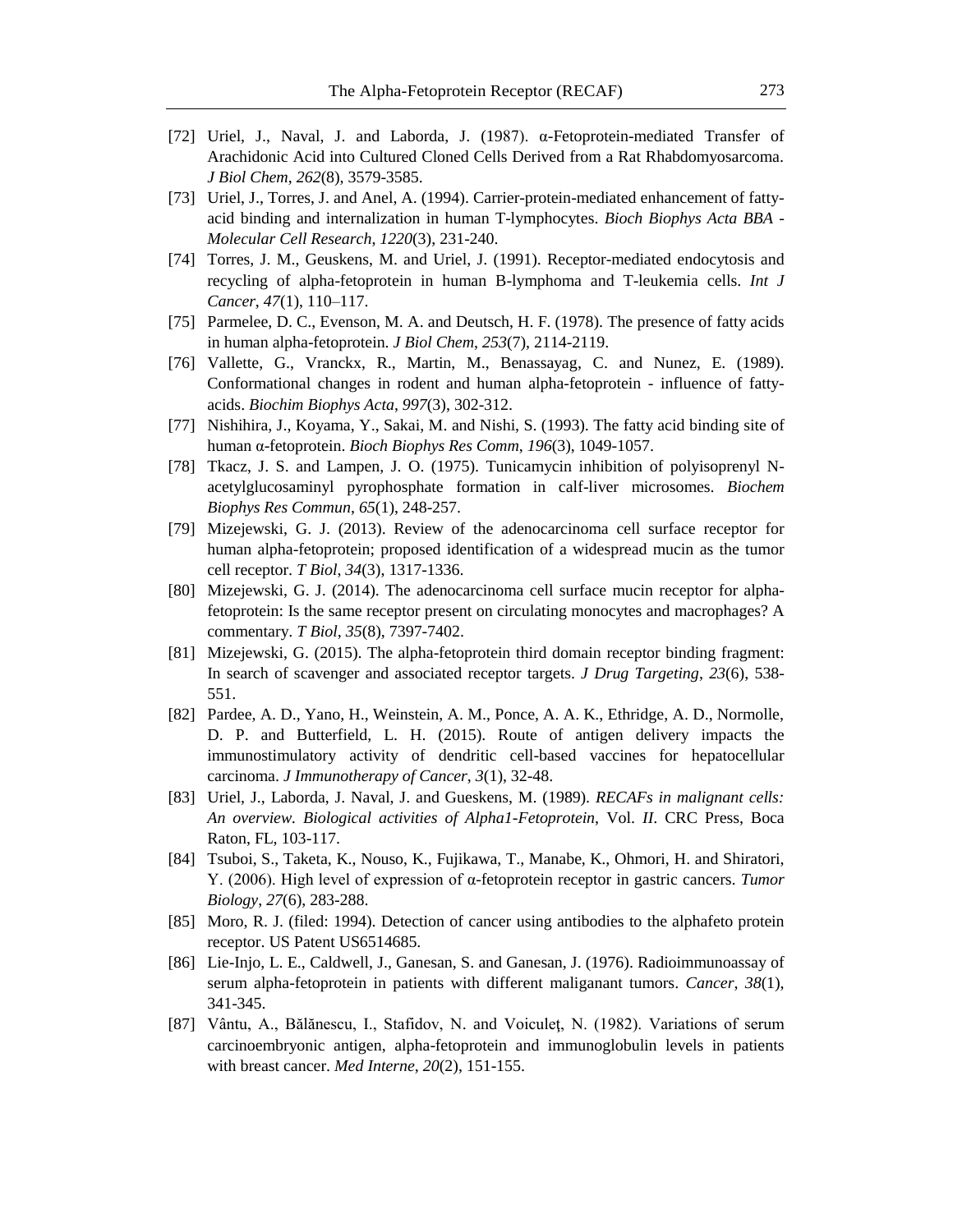- [88] Sarcione, E. J. and Biddle, W. (1987). Elevated serum alpha fetoprotein levels in postmenopausal women with primary breast carcinoma. *Disease Markers*, *5*(2), 75-79.
- [89] Moro, R., Gulyaeva–Tcherkassova, J. and Stieber, P. (2012). Increased alphafetoprotein receptor in the serum of patients with early-stage breast cancer. *Current Oncology*, *19*(1), e1-e8.
- [90] Dowell, B., Frost, S., Tcherkassova, J., Gerber, A., Moro, R. and Moro, R. J. (2007). Chemiluminescent assay (CIA) for the receptor of alpha fetoprotein (RECAF) to separate cancer from normal sera. *Tumor Biol*, *28*(suppl 1), 92.
- [91] Tcherkassova, J., Abramovich, C., Moro R., Chen, C., Schmit, R., Gerber, A. and Moro, R. J. (2011). Combination of CA125 and RECAF biomarkers for early detection of ovarian cancer. *Tumour Biol*, *32*(4), 831-838.
- [92] Ng, I., Tcherkassova, J., Lyubimova, N. and Moro, R. (2008). A New RECAF ELISA and Its Correlation with the Chemiluminescence RECAF Assay. *Tumor Biol*, *29*(suppl 1), 41.
- [93] Tcherkassova, J., Schmid, R., Hu, X., Lyubimova, N. and Moro, R. (2007). Point-ofcare serum test for cancer detection based on RECAF cancer marker. *Tumor Biol*, *28*  (suppl 1), 101.
- [94] Schmid, R., Moro, R., Tcherkassova, J., White, S. and Moro, R. J. (2011). RECAF serum test using an AFP derived peptide instead of antibody *Tumor Biology*, *32*(S1), 112.
- [95] Ellis, I., Coleman, D., Wells, C., Kodikara, S., Paish, E., Moss, S. and Winder, R. (2006). Impact of a national external quality assessment scheme for breast pathology in the UK. *J Clinical Pathology*, *59*(2), 138-145.
- [96] Palli, D., Galli, M., Bianchi, S., Bussolati, G., Di Palma, S., Eusebi, V. and Del Turco, M. R. (1996). Reproducibility of histological diagnosis of breast lesions: Results of a panel in Italy. *European Journal of Cancer*, *32*(4), 603-607.
- [97] Moro, R., Tcherkassova, J. and Moro, R. J. (2009). Combination of CEA and the Receptor for AFP (RECAF) For Colorectal Cancer Screening. Presented at the 2009 ISOBM Meeting in Amsterdam*.*
- [98] Tcherkassova, J. and Moro, R. (2011). RECAF as a replacement for free PSA in prostate cancer detection. *Tumor Biology*, *32*(S1), 71.
- [99] Nicolini, A., Carpi, A., Michelassi, C., Spinelli, C., Conte, M., Miccoli, P., Fini, M. and Giardino, R. (2003). "Tumour marker guided" salvage treatment prolongs survival of breast cancer patients: final report of a 7-year study. *Biomedicine Pharmacotherapy*, *57*, 452–459.
- [100] Dudich, E. I., Semenkova, L. N., Dudich, I. V., Nikolaeva, M. A., Gorbatova, E. A., Khromykh, L. M. and Sukhikh, G. T. (2000). α-fetoprotein-induced apoptosis of cancer cells. *Bulletin Exp Biol Med*, *130*(6), 1127-1133.
- [101] Dudich, E., Semenkova, L., Dudich, I., Denesyuk, A., Tatulov, E. and Korpela, T. (2006). Alpha-fetoprotein antagonizes X-linked inhibitor of apoptosis protein anticaspase activity and disrupts XIAP-caspase interaction. *FEBS Journal*, *273*(16), 3837-3849.
- [102] Mizejewski, G. J. (1995). Alpha-fetoprotein binding proteins: Implications for transmembrane passage and subcellular localization. *Life Sciences*, *56*, 1-9.
- [103] Stigbrand, T. (2008). Targeted radionuclide tumor therapy. SpringerLink ebooks Biomedical and Life Sciences, New York: Springer.